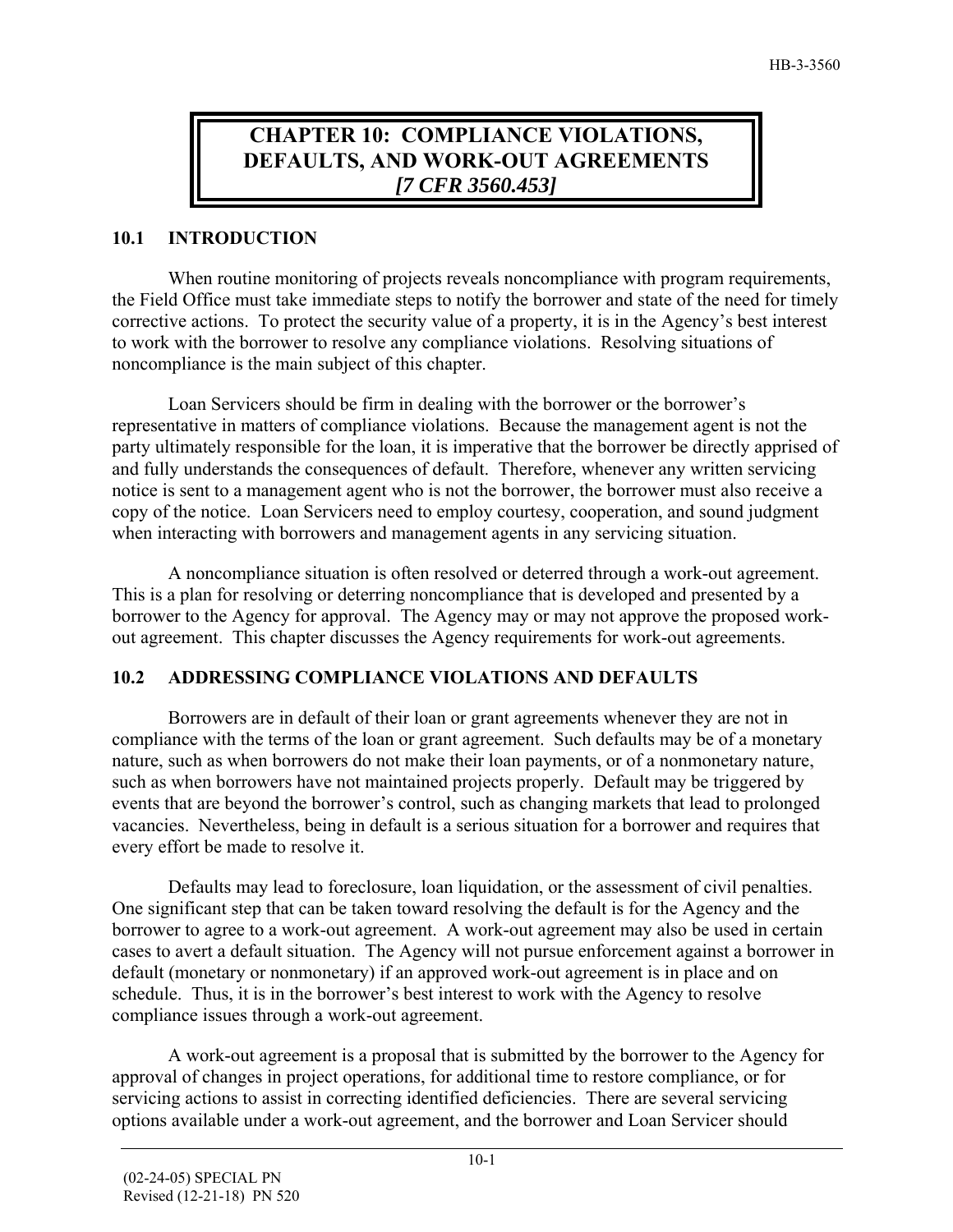consider all of them and evaluate which are the most appropriate for a specific problem project.

This chapter explains how borrowers may enter into default of their loan or grant agreement and the different types of defaults that may occur. It describes the process by which the Loan Servicer notifies the borrower of compliance violations and the options available to remedy the noncompliance. The chapter then discusses work-out agreements and includes a separate section on Special Note Rents (SNRs), which enable borrowers to reduce rents to attract tenants. By reading this chapter, the Loan Servicer will understand how to systematically work with the borrower to resolve noncompliance, when it is appropriate and feasible for a borrower to enter into a work-out agreement, what are the required terms of the agreement, and how to monitor borrower compliance with the work-out agreement.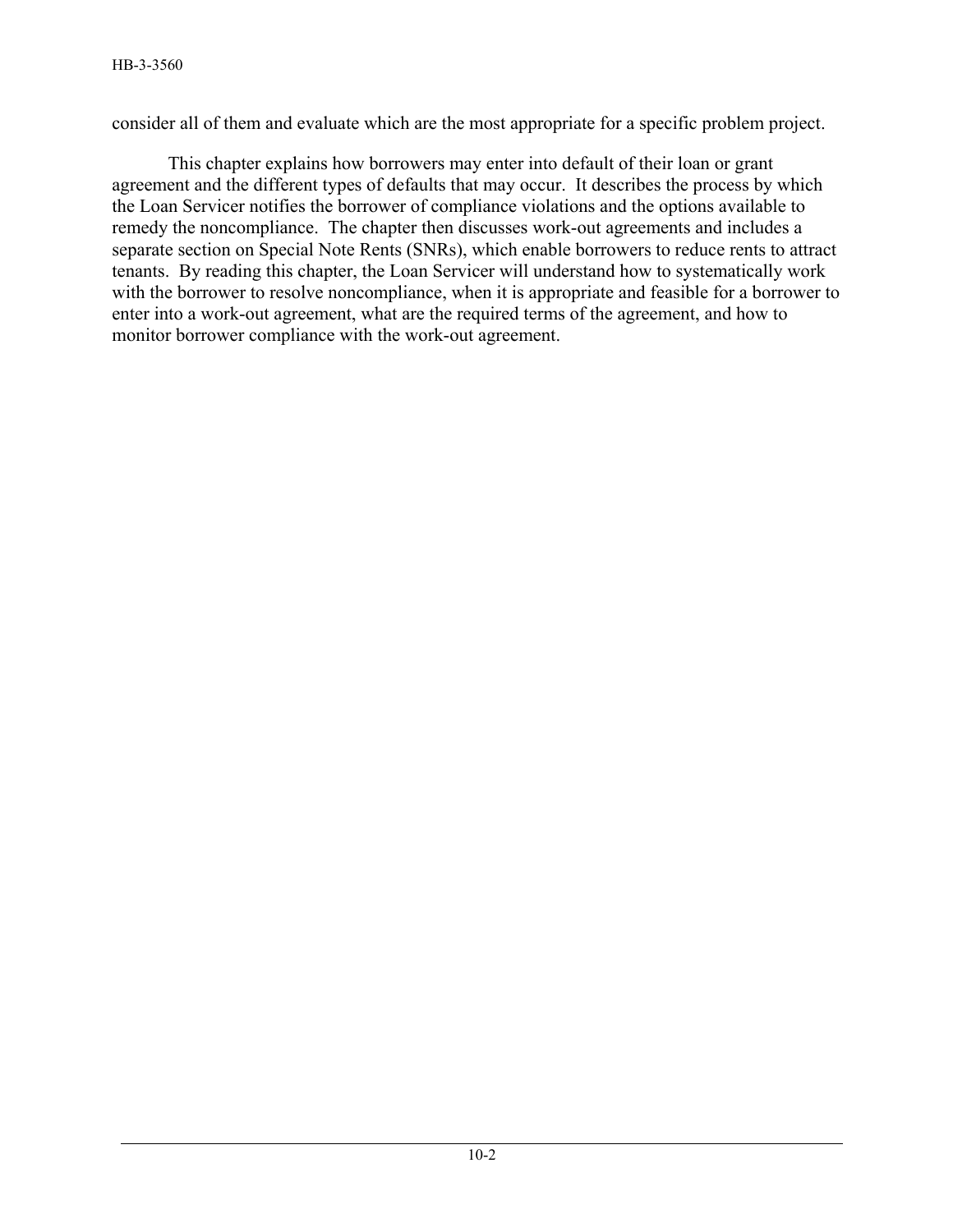# **SECTION 1: TYPES OF DEFAULTS** *[7 CFR 3560.452]*

### **10.3 OVERVIEW**

Borrowers in violation of the terms of the loan or grant documents for the project or applicable Federal regulations, including a work-out agreement, who fail to fully correct a deficiency by a date specified by the Agency in a written notice are in default of their loan or grant documents.

Defaults can be of a monetary or nonmonetary nature. The Agency will initiate appropriate enforcement actions against any borrower in default.

## **10.4 MONETARY DEFAULT**

A project that is in monetary default is defined as one that is delinquent for more than 60 days. Projects with monetary violations include those for which the loans have been accelerated and of which the borrowers are in bankruptcy. A project is delinquent when a loan payment is more than 10 days past due. Project payments are due on the date specified on *Form RD 3560- 52, Promissory Note*.

Monetary default may warrant the development of a work-out agreement or initiation of enforcement actions by the Agency that include termination of a management agreement, receivership, suing for performance, collection of unauthorized assistance, or denial of a rent increase.

# **10.5 NONMONETARY DEFAULT**

Nonmonetary defaults include, but are not limited to, failing to maintain project reserves, failing to adequately maintain the physical condition of the property, failing to comply with environmental mitigation measures, occupying units with ineligible tenants without prior Agency approval, charging incorrect rents, failing to meet fair housing requirements, and failing to properly report to the Agency. A borrower will be considered in nonmonetary default if the identified deficiencies are not cured within 60 days of notification.

Attempts to resolve nonmonetary defaults should be handled whenever possible at the Field Office level with appropriate guidance and assistance from the State Office. Environmental concerns, such as failure to comply with mitigation measures, should be reviewed with the State Environmental Coordinator for further guidance. The State Director should counsel with the Office of General Counsel (OGC) for advice, if needed, in servicing those cases where nonmonetary defaults cannot be resolved at the Field Office level. These actions may include liquidation of the account, see Chapter 12.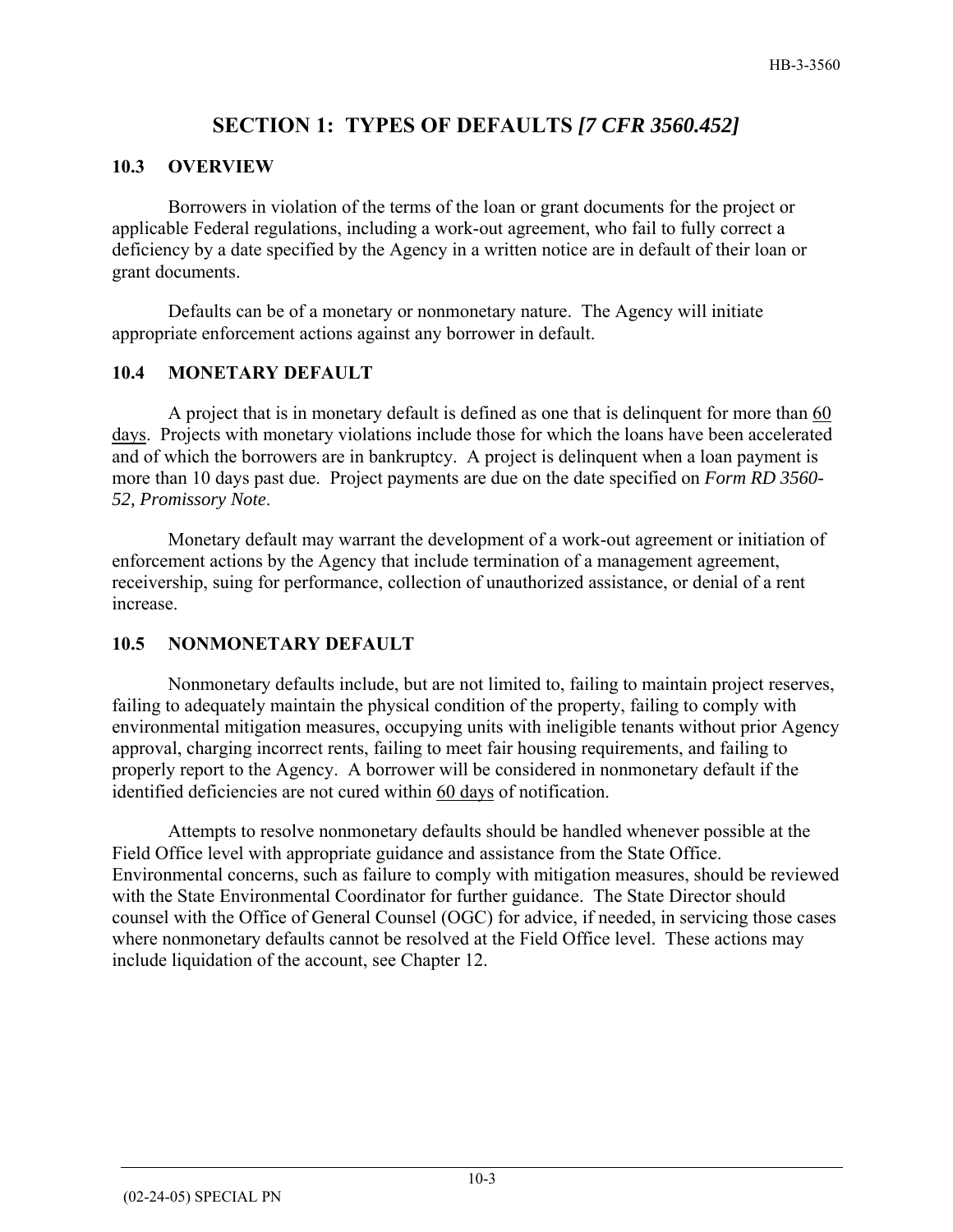*This page intentionally left blank*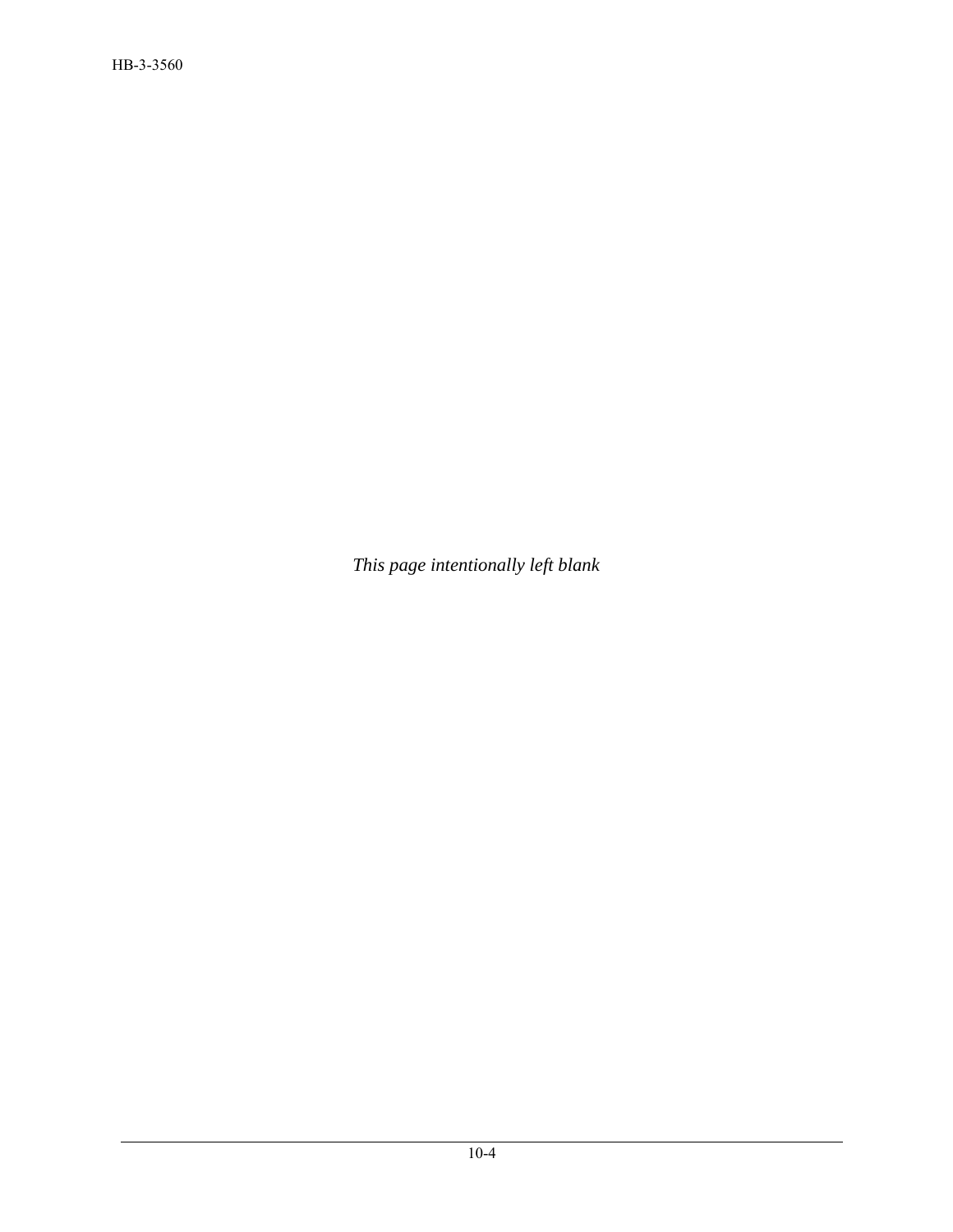# **SECTION 2: CONDITIONS OF CONCERN, COMPLIANCE VIOLATIONS, AND DEFAULTS**

# **10.6 AGENCY CLASSIFICATION SYSTEM**

The Agency has developed a classification system that describes the servicing status of each operational multi-family housing project. This classification system provides a picture of the status of the housing portfolio and flags those projects that need special servicing and/or monitoring. Exhibit 10-1 shows how projects are classified.

The Agency's classification system is to be used to focus servicing efforts. Projects classified as a D or a C should receive first priority when allocating resources to address portfolio concerns. Internal supervisory reviews should primarily examine how Loan Servicers are working to address projects with servicing concerns.

The classification system will be maintained on the Multi-Family Integrated System (MFIS). Servicing officials are responsible for making sure that MFIS is current and accurately reflects a project's servicing status. The supervisory visit and engagement review are key events for updating a project's servicing status. Chapter 9 of HB-2-3560 describes the Agency review process in more detail.

| <b>Exhibit 10-1</b>                                  |                                                                                                                                                                          |  |  |
|------------------------------------------------------|--------------------------------------------------------------------------------------------------------------------------------------------------------------------------|--|--|
| <b>Classification System of Operational Projects</b> |                                                                                                                                                                          |  |  |
| <b>Class D includes:</b>                             |                                                                                                                                                                          |  |  |
| $\bullet$                                            | Projects in nonmonetary default having an unresolved violation for<br>more than 60 days from the date of Handbook Letter 301 (3560),<br><i>Servicing Letter #1</i> ; and |  |  |
|                                                      | Projects in monetary default that are delinquent for more than 60<br>days                                                                                                |  |  |
| <b>Class C includes:</b>                             |                                                                                                                                                                          |  |  |
| $\bullet$                                            | Projects with an unresolved finding or violation not associated to a<br>Workout Plan and/or Transition Plan; and                                                         |  |  |
|                                                      | Projects with an unresolved violation for less than 60 days from the<br>date of <i>Handbook Letter</i> 301 (3560).                                                       |  |  |
| <b>Class B includes:</b>                             |                                                                                                                                                                          |  |  |
|                                                      | Projects with findings or violations associated to an approved work-<br>out plan and/or transition plan that is on schedule.                                             |  |  |
| <b>Class A includes:</b>                             |                                                                                                                                                                          |  |  |

Projects with no unresolved finding or violation.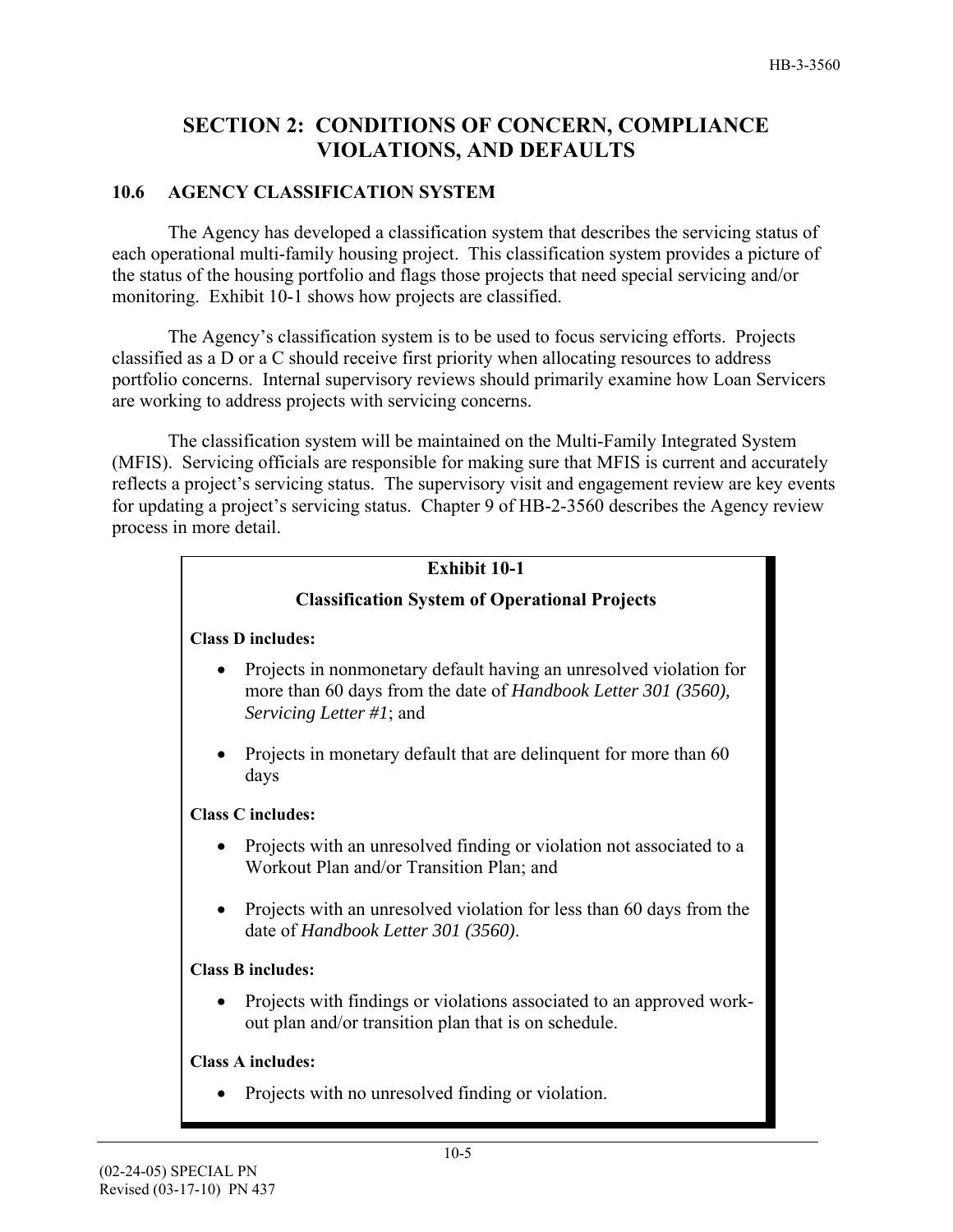# **10.7 FINDINGS**

A finding is determined when the Agency "finds" that a borrower is not operating in accordance with the loan or grant agreement, with Agency regulations, or with applicable local, state, or Federal laws. When the Agency discovers a deficiency in a project that requires correction but is not the equivalent of a violation or an unacceptable summary level finding during an inspection or review report, the Agency must notify the borrower of this finding. Depending on the severity of the finding, the servicing official may advise the borrower of the finding either orally, or in writing through a monitoring letter. Should the finding not be corrected after at least one written notice has been sent to the borrower with a specified date by which the finding must be corrected, the Loan Servicer must determine whether the issue should be elevated to a violation status. When the Servicing Office concludes that the finding should be viewed as a violation that could lead to a default, the Loan Servicer must begin the process of issuing the servicing letters described in Paragraph 10.10.

# **10.8 VIOLATIONS**

A violation is a finding that the Servicing Office escalates because of its severity or because of the type of servicing effort that will be needed to obtain compliance. When the Agency designates a finding as a violation, it indicates a willingness to pursue the finding to the point of acceleration to have it corrected. Compliance violations include, but are not limited to, any unacceptable summary level finding on the physical inspection report, project management and occupancy review, or engagement review that could be updated at any time. Examples include failing to make required contributions to project reserves, failing to adequately maintain the exterior physical condition of the property under Agency standards, failing to comply with environmental mitigation measures, occupying units with ineligible tenants without prior Agency approval, charging incorrect rents, and failing to properly report to the Agency.

# **10.9 KEY STEPS IN ADDRESSING COMPLIANCE VIOLATIONS AND DEFAULTS**

The Agency must respond quickly and systematically whenever a project is identified as being in noncompliance with program requirements. In responding to a noncompliance situation, the Loan Servicer will take some or all of the following steps and update the servicing status on MFIS:

- Notify the borrower of the violation and request corrective action;
- Meet with the borrower to discuss the problem and possible servicing actions to remedy the problem;
- Review any proposed work-out agreement developed by the borrower and suggest acceptable servicing actions if appropriate;
- Issue a problem case report; and
- Initiate enforcement actions to motivate the borrower to restore compliance.

These steps are discussed in detail in the following sections.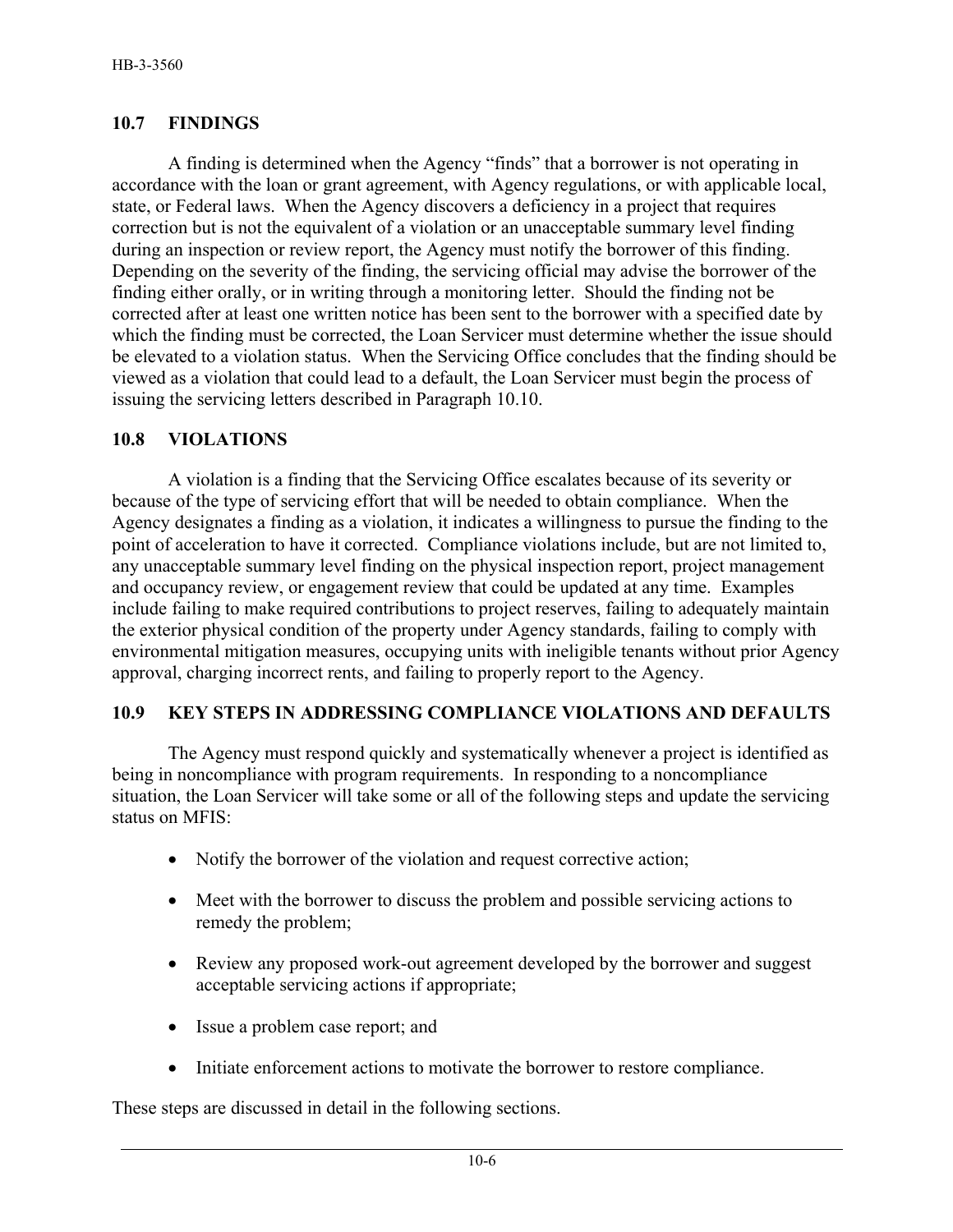#### **10.10 NOTIFICATION TO BORROWER OF SERVICING PROBLEMS**

The Agency must notify the borrower using formal servicing letters that state the need for corrective action to be taken. It is not the Agency's responsibility to come up with solutions to the problems. Rather, it is the borrower who must identify what corrective actions will take place immediately or over time through a work-out agreement.

The Field Office will use a series of servicing letters to communicate with the borrower until the problem is resolved. Copies of the letters must be sent to the management agent of the property that is the subject of the letters if the owner is not the management agent. Exhibit 10-2 shows the sequencing of these servicing letters.

*Handbook Letter 301 (3560)* serves to trigger the start of a 60-day period for nonmonetary violations and a 45-day period for monetary violations, at the end of which the borrowers are in default of their loan agreement if the situation has not been resolved. Resolution may take the form of action proposed by the borrower and approved by the Agency, or it may take the form of enforcement actions instituted by the Agency when the borrower fails to respond or responds inadequately.

#### **A. Preliminary Notification**

When a borrower becomes delinquent on a payment, an automatically generated Delinquency Billing Statement is mailed to the borrower. The borrower will be in default if the loan payment is not made in full within 60 days of this notice. If the borrower does not submit the loan payment before the payment is 30 days past due, the borrower receives *Handbook Letter 301 (3560)*. If the borrower submits the full payment, including any applicable late fees (see Chapter 4, paragraph 4.4 on late fees) the Loan Servicer does not take any further servicing action.

During an on-site monitoring visit the monitors should meet with the borrower to review the initial results of the visit, including a discussion of compliance violations. See Chapter 9, paragraph 9.6 B of HB-2-3560 for more information about on-site monitoring visits.

*Example: Borrower B's project has several crumbling steps in the stairwell. Since this represents an unacceptable condition of exterior maintenance, which is a compliance violation, the Loan Servicer notifies the borrower during the on-site visit on this violation.*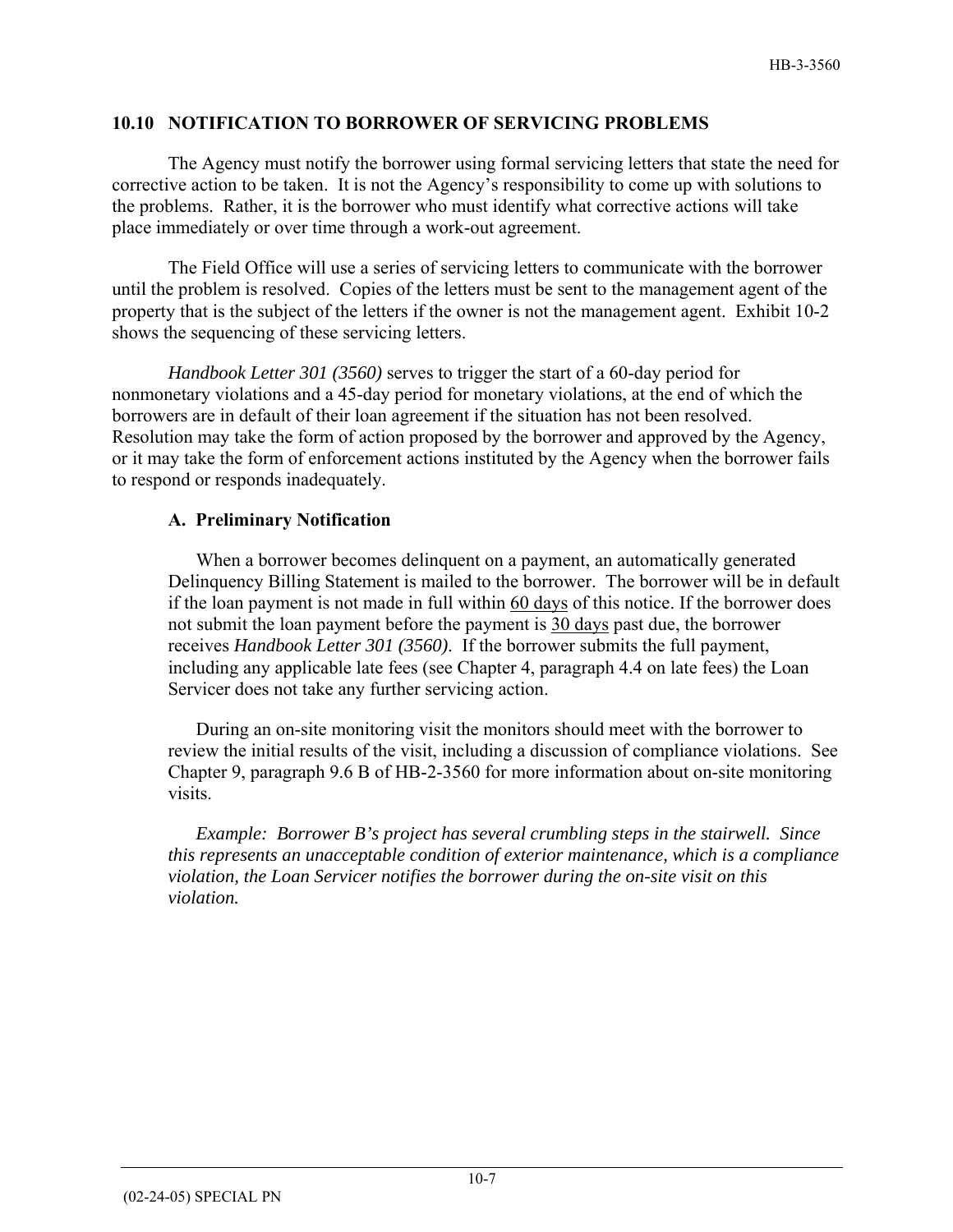| <b>Exhibit 10-2</b>                  |                                                     |                                                                          |  |  |  |
|--------------------------------------|-----------------------------------------------------|--------------------------------------------------------------------------|--|--|--|
| <b>Sequence of Servicing Letters</b> |                                                     |                                                                          |  |  |  |
| Letter                               | <b>Nonmonetary</b>                                  | <b>Monetary</b>                                                          |  |  |  |
| Preliminary                          | The Loan Servicer informs the                       | A Delinquency Billing Statement                                          |  |  |  |
| Notification                         | borrower of violations during a                     | is automatically sent to borrower                                        |  |  |  |
|                                      | wrap-up meeting of a monitoring                     | when the borrower becomes                                                |  |  |  |
|                                      | visit.                                              | delinquent $(10 \text{ days} \text{ past due}).$                         |  |  |  |
| Letter $#1$                          | Sent upon evidence of violation and                 | Sent no later than when payment is                                       |  |  |  |
|                                      | no later than 30 days after the                     | 35 days past due.                                                        |  |  |  |
|                                      | monitoring visit. Date of letter                    |                                                                          |  |  |  |
|                                      | signifies beginning of 60-day period<br>to default. |                                                                          |  |  |  |
| Letter #2                            | Sent sometime after 15 days if                      |                                                                          |  |  |  |
|                                      | borrower fails to respond or responds               | Sent after payment is 45 days past<br>due. Notifies borrowers of date by |  |  |  |
|                                      | inadequately to Letter #1. Notifies                 | which they will be classified a D                                        |  |  |  |
|                                      | borrower of date by which they will                 | project (60 days after payment due                                       |  |  |  |
|                                      | be considered delinquent if violation               | date).                                                                   |  |  |  |
|                                      | not corrected (60 days after date of                |                                                                          |  |  |  |
|                                      | Letter $#1$ ).                                      |                                                                          |  |  |  |
| Letter $#3$                          | Sent at least 60 days after date of                 | Sent 60 days after payment due                                           |  |  |  |
|                                      | first letter and at least 15 days after             | date notifying borrower that the                                         |  |  |  |
|                                      | Letter $#2$ notifying borrowers that                | Agency will take legal action to                                         |  |  |  |
|                                      | they are in default and warning of                  | cure the default and warning of                                          |  |  |  |
|                                      | enforcement action if problem is not                | enforcement action if payment is                                         |  |  |  |
|                                      | corrected within 15 days.                           | not made within 15 days.                                                 |  |  |  |
|                                      |                                                     |                                                                          |  |  |  |

# **B. Borrowers with Multiple Servicing Issues**

If a borrower is in violation in several different areas, the *Handbook Letter 301 (3560)* should identify all the violations. If sent, *Handbook Letter 302 (3560)* would reference "ongoing compliance violations" to cover multiple servicing issues. The series of letters continues until each violation has been resolved.

A servicing letter may cite conditions of concern (see Paragraph 10.7) along with compliance violations. However, only the cited compliance violations could lead to a default status if left unresolved. If the borrower resolves all violations within 60 days, they will not default even if the conditions of concern have not been resolved.

If at any time the Agency discovers that a borrower who has received a servicing letter has another problem that warrants a servicing letter, the letter will be sent, triggering a second series of letters. These letters can run separately from and independent of the first series of letters or they may be combined at some point. However, it is important that the Loan Servicer track the separate violations cited by the date of each *Handbook Letter 301 (3560)* so that *Handbook Letter 303 (3560* correctly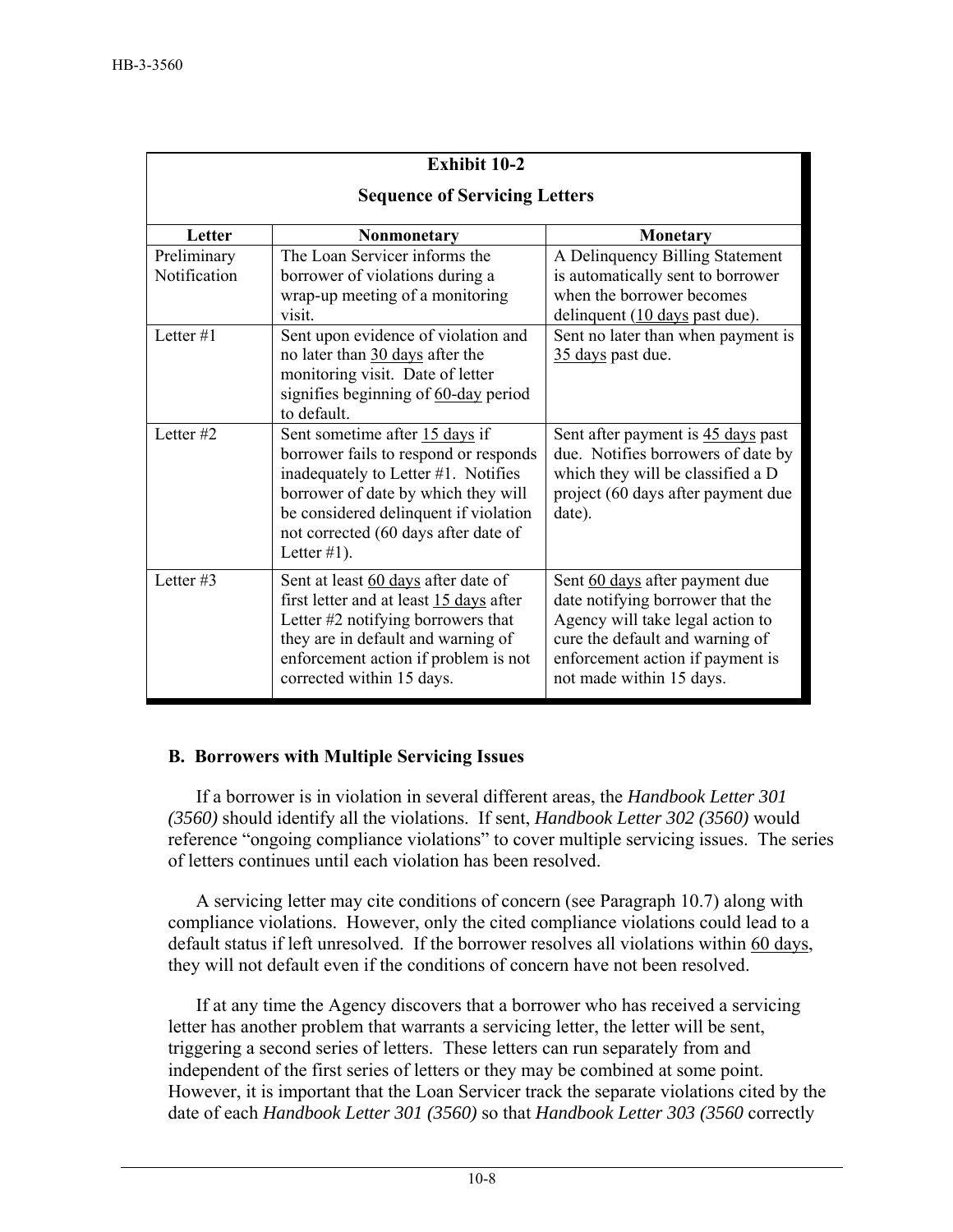identifies the violation that has resulted in the default by a certain date.

# **10.11 EVALUATING THE PROJECT**

When the Loan Servicer has sent two servicing letters to notify a borrower of problems with a project, the Loan Servicer must evaluate the project to establish whether it is in the Agency's best interests to attempt to work with the borrower to preserve the subject project. The Loan Servicer will use the procedures outlined in Chapter 6. Such an evaluation should come before any meeting with the borrower so that the Loan Servicer is familiar with the project and its status.

## **10.12 MEETING WITH THE BORROWER**

When the borrower proposes a work-out agreement in response to *Handbook Letter 301 (3560),* or when *Handbook Letter 302 (3560)* must be sent, the Loan Servicer must request a meeting with the borrower. The purpose of the meeting is to identify and agree upon the servicing problem, establish the underlying causes of the problem, and begin to develop the parameters of a work-out agreement. The Loan Servicer will discuss possible Agency servicing actions.

It is the responsibility of the borrower, not the Agency, to propose and develop an acceptable work-out agreement. However, borrowers may delegate authority to their management agent to develop a work-out agreement. A borrower may do this by signing a statement in the management plan or certifying in a letter to the Agency that the management agent has the authority to act on their behalf.

Once the work-out agreement is proposed, the Loan Servicer may propose servicing actions that are appropriate and acceptable to the Agency. Section 4 of this chapter describes the special servicing actions available to Loan Servicers.

### **10.13 SELECTING SERVICING OPTIONS**

The Agency may agree to various servicing options to resolve the compliance problems depending upon the circumstances of the noncompliance. The deciding factor will often be the quality of management.

### **A. Poor Management and Noncompliance with Program Requirements**

Where management is poor and/or there is noncompliance with program requirements, the Agency may agree to:

- **Borrower training**. Training of resident managers may be charged as a project expense if directly related to improving project operations;
- **New management**. Hiring or changing resident managers or management agents;
- **Improving maintenance**. Change to normal, preventive, and long-term maintenance and repair programs to make the project more marketable;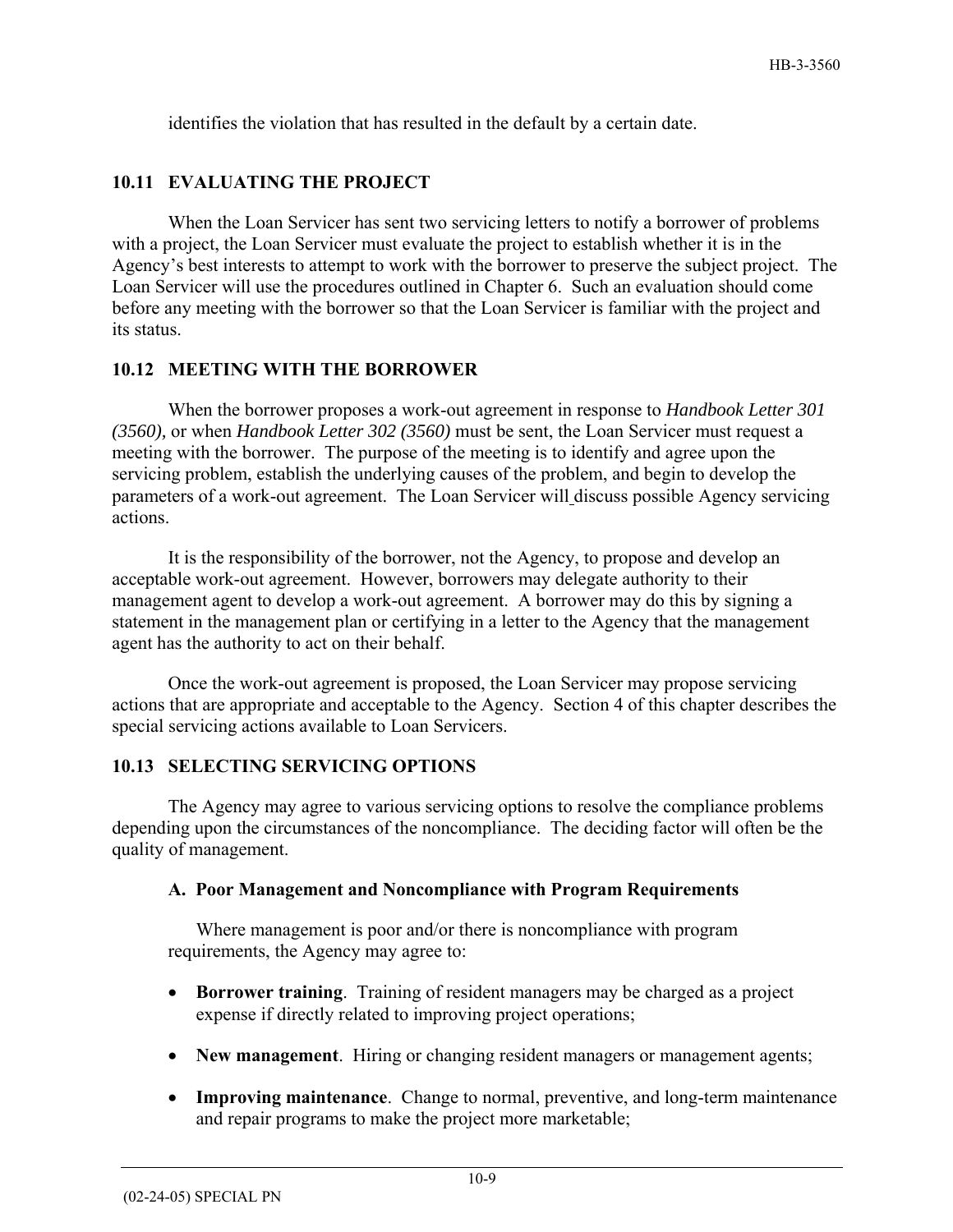- **Improving budget and record keeping and using monthly reports**. Major expenditures should be reviewed for appropriateness; and
- **Improving outreach and marketing**. Project marketing plans, including the Affirmative Fair Housing Marketing Plan, should be reviewed and updated as appropriate.

#### **B. Acceptable Management, but Marketability and Cash Flow Problems**

Where management is acceptable, marketability and cash flow problems may be resolved through one or more of the following actions.

- Upgrading project desirability by:
	- $\Diamond$  Performing necessary and preventive maintenance;
	- $\Diamond$  Improving curb appeal at the project;
	- $\Diamond$  Improving security for tenants, such as installing deadbolts and more lighting; and
	- $\Diamond$  Improving communication between management, residents, and the community.
- Reducing expenditures by reviewing the appropriateness of operating and expense levels in relation to services rendered. It is not intended that management fees be adjusted as a condition for consideration of servicing options. Operation and expense levels may be reduced by:
	- $\Diamond$  Containing operation and maintenance costs that will not disrupt project operations;
	- $\Diamond$  Renegotiating contracts with suppliers of material and services; and
	- $\Diamond$  Temporarily deferring noncritical maintenance, provided tenant safety and project marketability are preserved.
- Temporarily reducing or deferring reserve contribution levels.
- Increasing revenues by:
	- $\Diamond$  Injecting non-project revenues;
	- Requesting rental assistance; or
	- $\Diamond$  Permitting temporary incentives to improve occupancy.
- Permitting a release of the rental assistance payments that would ordinarily go for debt service to be used for project operation and maintenance.

### **C. Acceptable Management, but Lack of Project Demand**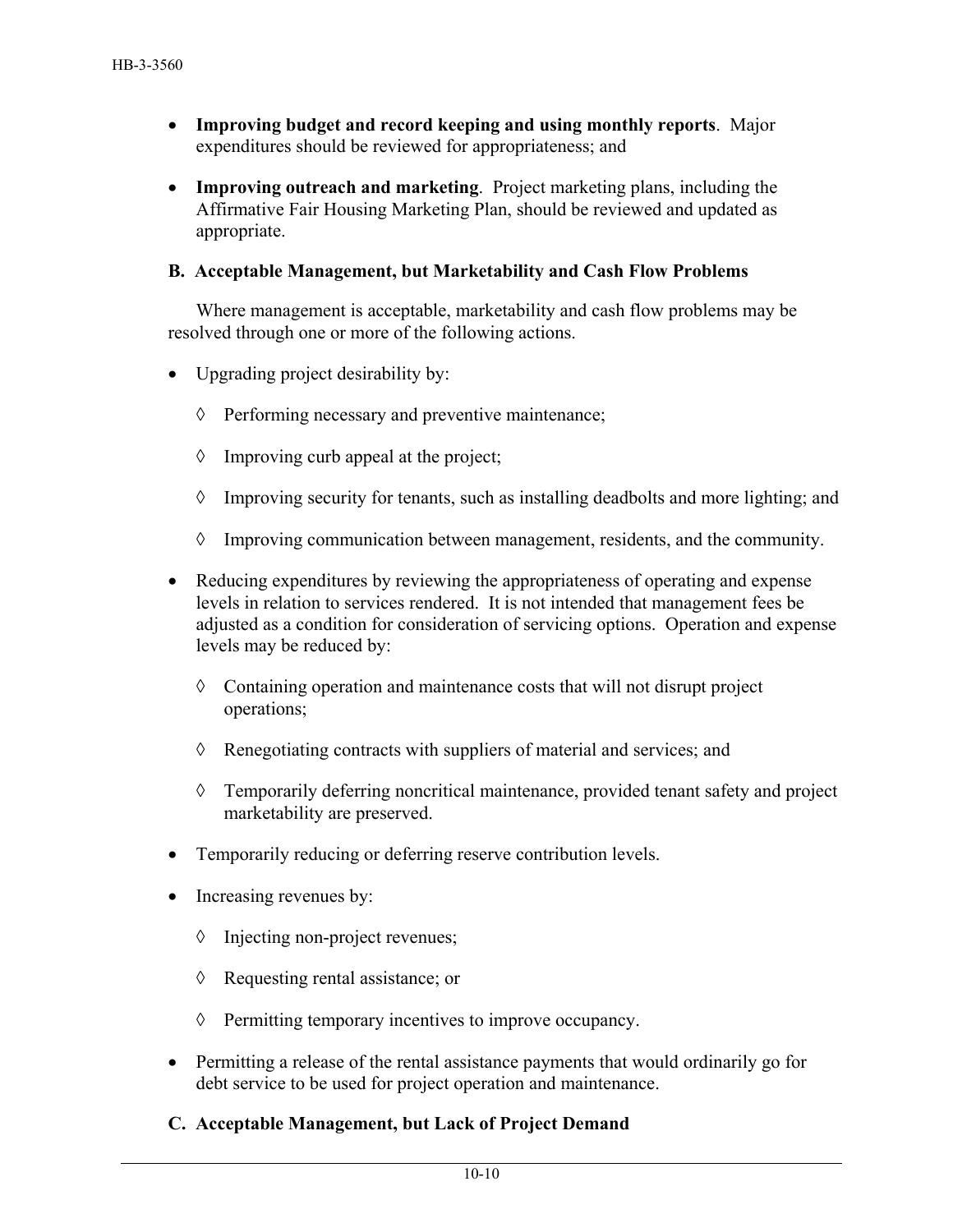Where management is acceptable, but there is a lack of project demand or a problem of obtaining and/or retaining eligible tenants, the problems may be resolved by:

- Granting occupancy waivers;
- Changing the project designation; and
- Implementing a SNR, see Section 6 of this chapter.

# **10.14 THE PROBLEM CASE REPORT**

The Loan Servicer must develop a problem case report using *Form RD 3560-56 Report on Real Estate Problem Case* for the State Director if the Loan Servicer has sent a borrower three letters requesting corrective action to a compliance violation and the borrower has failed to provide an adequate response.

Field office servicing officials will forward the problem case report describing the violations of Agency requirements by the borrower to the State Director along with recommended enforcement actions. The time frame for this action should be within 120 days of concluding that efforts to achieve compliance have been unsuccessful.

The State Director will review the problem case report and respond to the Field Office within 30 days of receipt of the problem case report indicating the action to be taken. The State Director's response will be either:

- An agreement with the Loan Servicer's proposal for enforcement; or
- A directive for alternative servicing.

# **10.15 ENFORCEMENT ACTIONS**

If a borrower fails to provide an acceptable work-out agreement or fails to comply with the work-out agreement, the Agency will initiate enforcement actions when liquidation is not in the Government's or the tenants' best interests. This might occur in the case of defaults that do not affect the health and safety of tenants and where the cost of liquidation is significant relative to the violation, or where the costs of liquidation and providing adequate tenant protections is high. Available enforcement actions that the Agency can take include:

- **Termination of the management agreement**. The Agency may terminate the management agreement and require the borrower to hire new management;
- **Receivership**. The Agency may appoint a third party to manage the project. When this becomes necessary, the State Director must contact OGC for assistance and provide them with alternative management agents;
- **Suing for performance under the loan document**. The procedures for Civil Monetary Penalties are provided in Chapter 9.27. In such cases, the Office of General Counsel will provide assistance; and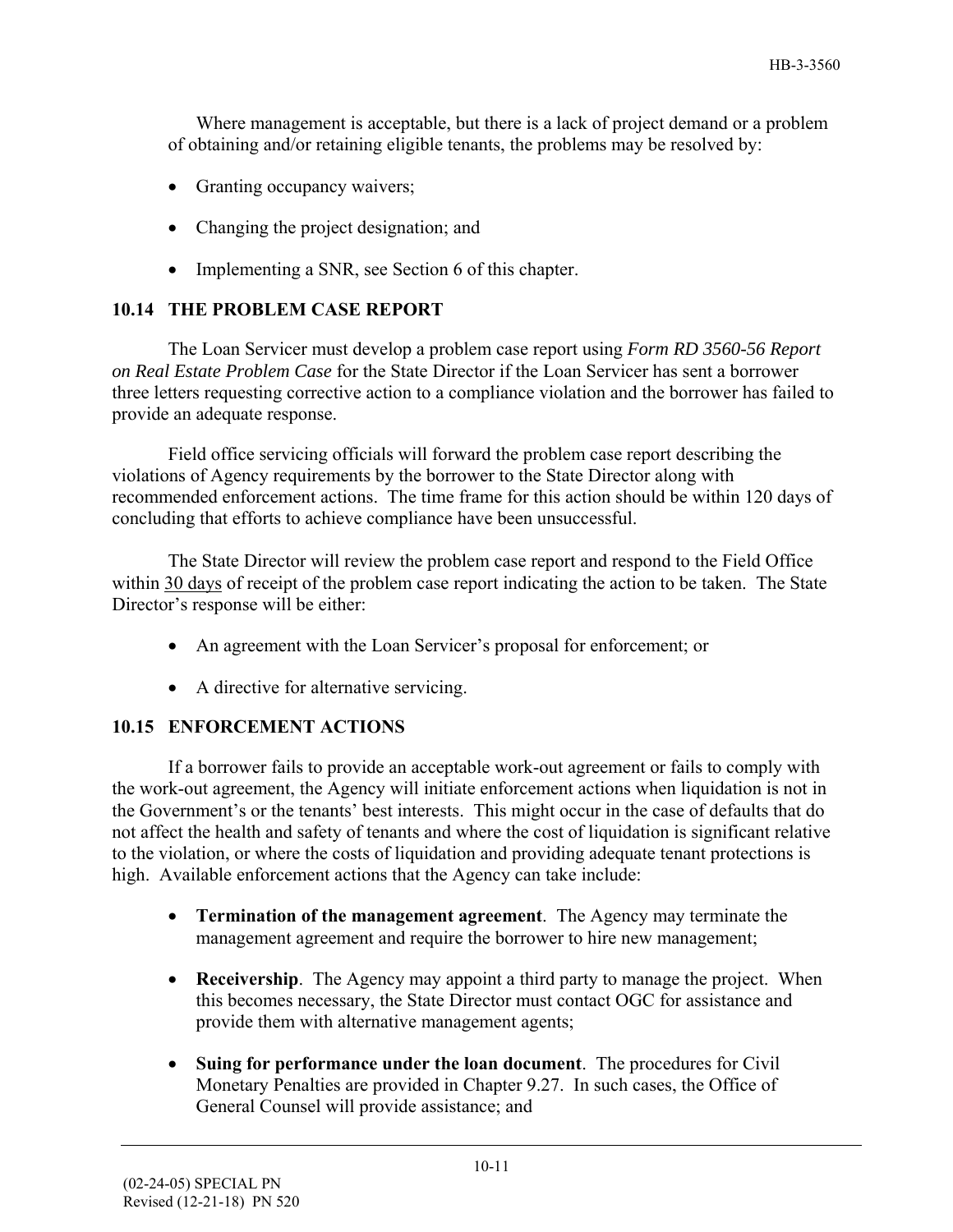**Collection of unauthorized assistance**. The procedures outlined in Chapter 9 will be followed.

#### **A. Liquidation**

When it is in the Government's or the tenants' best interest to liquidate, or if enforcement actions have been unsuccessful, the Agency will initiate liquidation through either:

- Voluntary liquidation; or
- Foreclosure.

The Agency may proceed directly to liquidation if doing so will not adversely affect tenants. Normally this is reserved for cases where the borrower has abandoned the project, or a partnership has been dissolved, leaving no legal entity in place to oversee the property. Properties where serious health and safety concerns exist are the most likely to go straight to enforcement or liquidation. Chapter 12 provides details on liquidation.

### **B. Debt Settlement**

If the property is worth less than the outstanding Agency debt, it may be in the government's best interest to settle the debt using its debt settlement procedures. Compromise offers to settle outstanding debts may be part of a work-out agreement accompanying a transfer. Chapter 12 provides further details on debt settlement.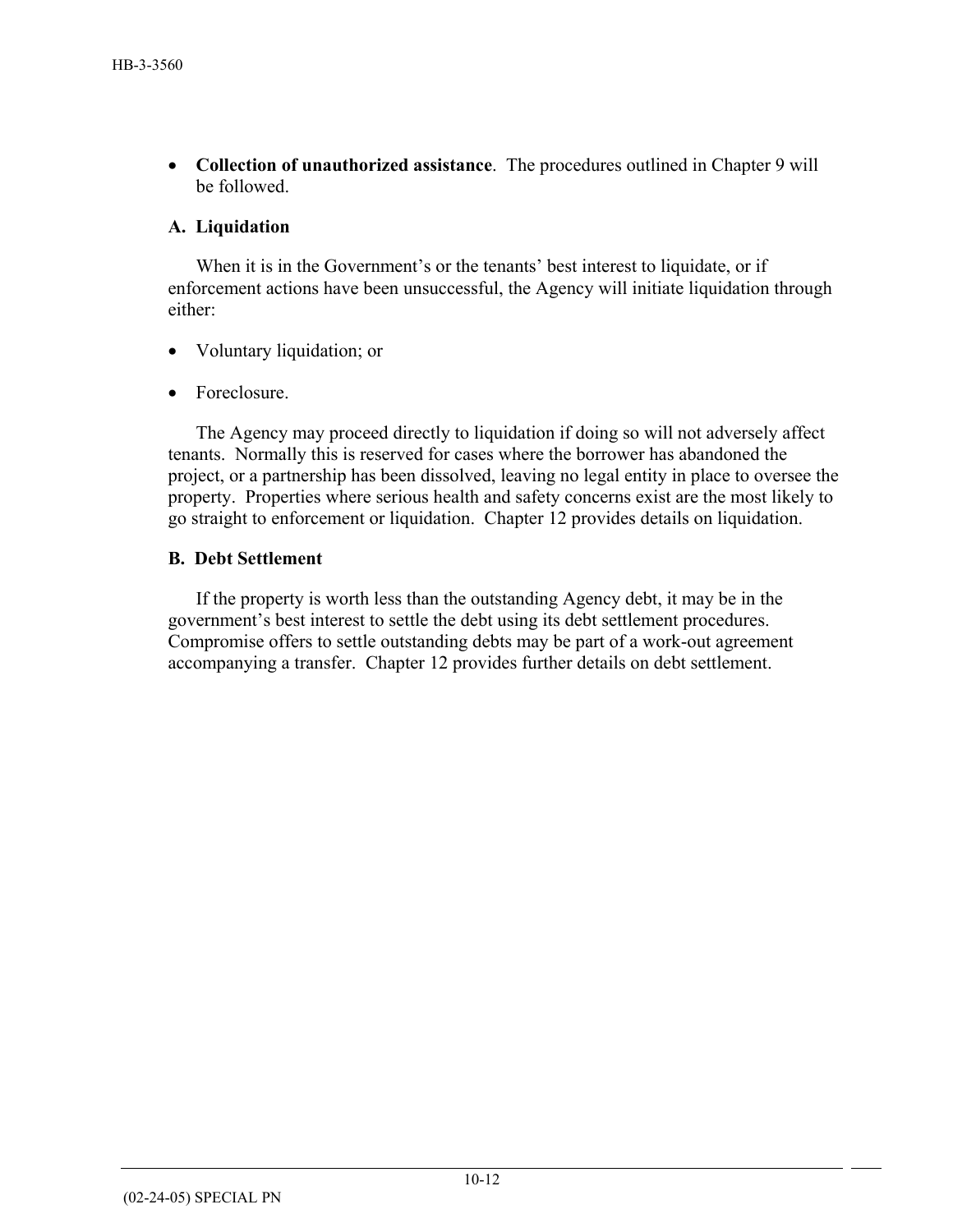# **SECTION 3: DEVELOPING A WORK-OUT AGREEMENT**  *[7 CFR 3560.453]*

# **10.16 OVERVIEW OF WORK-OUT AGREEMENTS**

A work-out agreement is a proposal submitted by a borrower to the Agency for approval of changes in project operations, additional time to restore compliance, or other special servicing actions to assist in correcting identified deficiencies. A borrower may submit a work-out agreement at any time in response to Agency notification of compliance problems or prior to that if the borrower feels that noncompliance is imminent.

The work-out agreement may be a very simple one-page plan for resolving a single problem, or it may be a more complex document of several pages that describes several plans of action to resolve a more complicated problem. If a borrower does not develop a work-out plan, the Loan Servicer must develop a problem case report, in accordance with Paragraph 10.14.

Acceptable and successful work-out agreements depend upon some flexibility on the part of the Loan Servicer and the borrower, thoughtful and project-specific servicing, and thorough and consistent monitoring that serves to track the progress of the agreement.

### **10.17 CONDITIONS WARRANTING A WORK-OUT AGREEMENT**

Serious compliance deficiencies that cannot be resolved promptly may warrant the development of a work-out agreement. Such conditions may reflect a financial, physical, fair housing, or occupancy deficiency.

### **A. Financial Deficiencies**

Financial deficiencies that may require a work-out agreement include:

- Inadequate cash flow to meet project needs. Cash flow should be adequate to pay Agency debt, meet reserve requirements, pay taxes, pay insurance, pay other project expenses, and pay any authorized return on owner investment when earned;
- Projects that are  $60$  days past due;
- Seriously underfunded reserve accounts that cannot be brought up to required levels within a normal budget cycle or where unauthorized withdrawals have been made; and
- Borrowers who have not adhered to program requirements such as paying taxes, maintaining insurance, or submitting required financial information.

### **B. Physical Deficiencies**

Physical deficiencies that may require a work-out agreement include failure to maintain decent, safe, and sanitary housing opportunities for residents and maintenance that has been deferred for so long that it has become a financial burden to the project.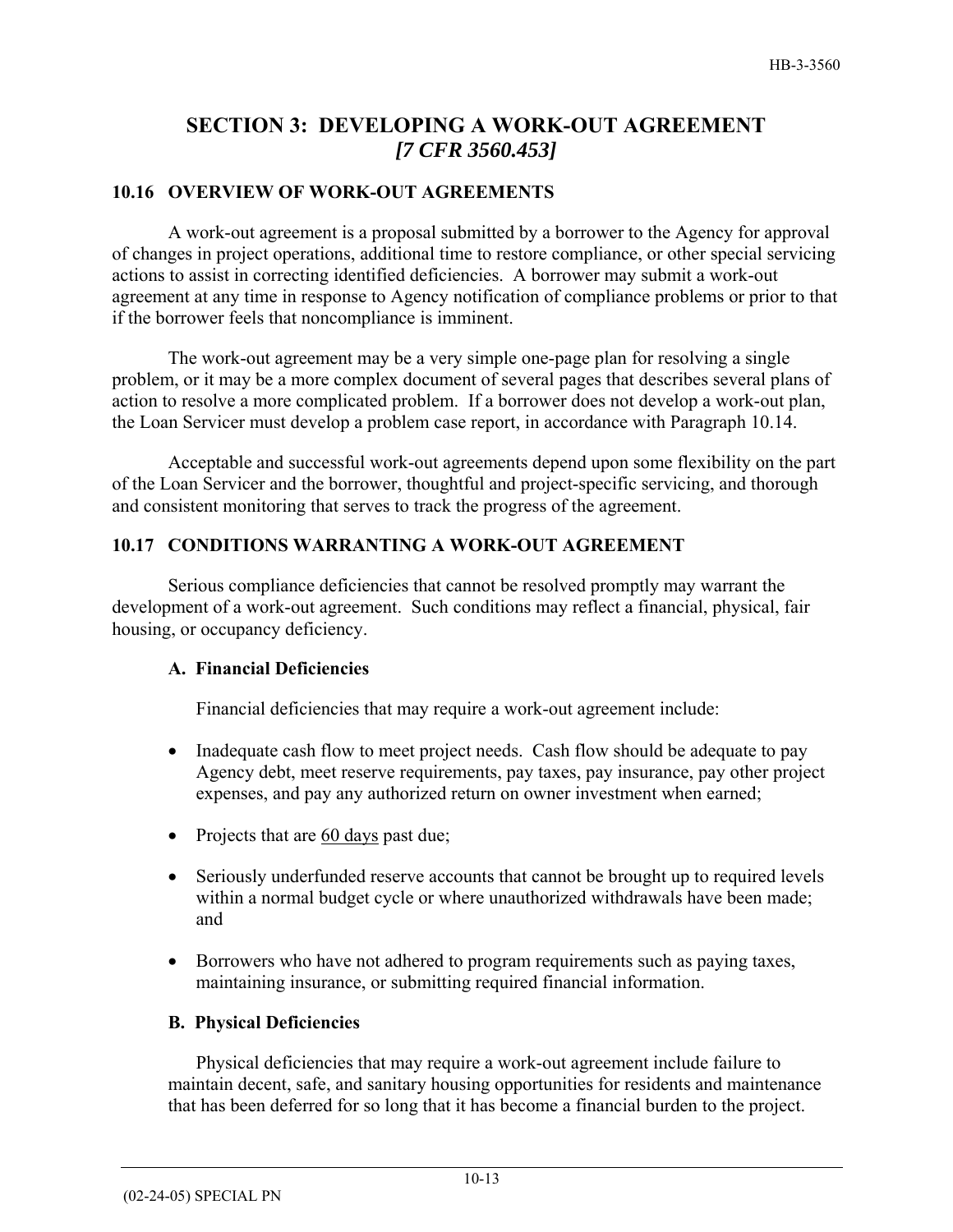# **C. Fair Housing Deficiencies**

Fair housing or Section 504 violations and problems with tenant certification and project occupancy requirements may warrant the development of a work-out agreement.

## **D. Occupancy Deficiencies**

Serious vacancies that threaten property viability where management can furnish evidence that they have made efforts to increase occupancy may warrant a work-out agreement.

# **10.18 ELIGIBILITY FOR WORK-OUT AGREEMENTS**

The Agency will consider work-out agreements only for properties:

- That are deemed to be program property; or
- Whose owners demonstrate a commitment to correcting property deficiencies.

## **A. Program Property**

The Loan Servicer must establish whether the project is suitable for the program using the guidance provided in Chapter 6. If the project is deemed to be non-program property, a work-out agreement must not be considered.

### **B. Owner Evaluation**

An owner who has not maintained compliance with prior work-out agreements and has historically ignored Agency requests for corrective actions must not be considered eligible for a work-out agreement.

# **10.19 CONTENT OF A WORK-OUT AGREEMENT**

All work-out agreements must be in writing and executed by the borrower, or the borrower's designated representative, the management agent who manages the project (if different from the borrower), and the Agency before they take effect. The work-out agreement must correct all deficiencies that have been identified in a project.

Exhibit 10-3 lists the information that must be included in a work-out agreement.

# **10.20 CONDITIONS PLACED ON THE BORROWER**

Borrowers must forgo and cannot recoup the annual return to owner for the budget year in which a work-out agreement is in effect.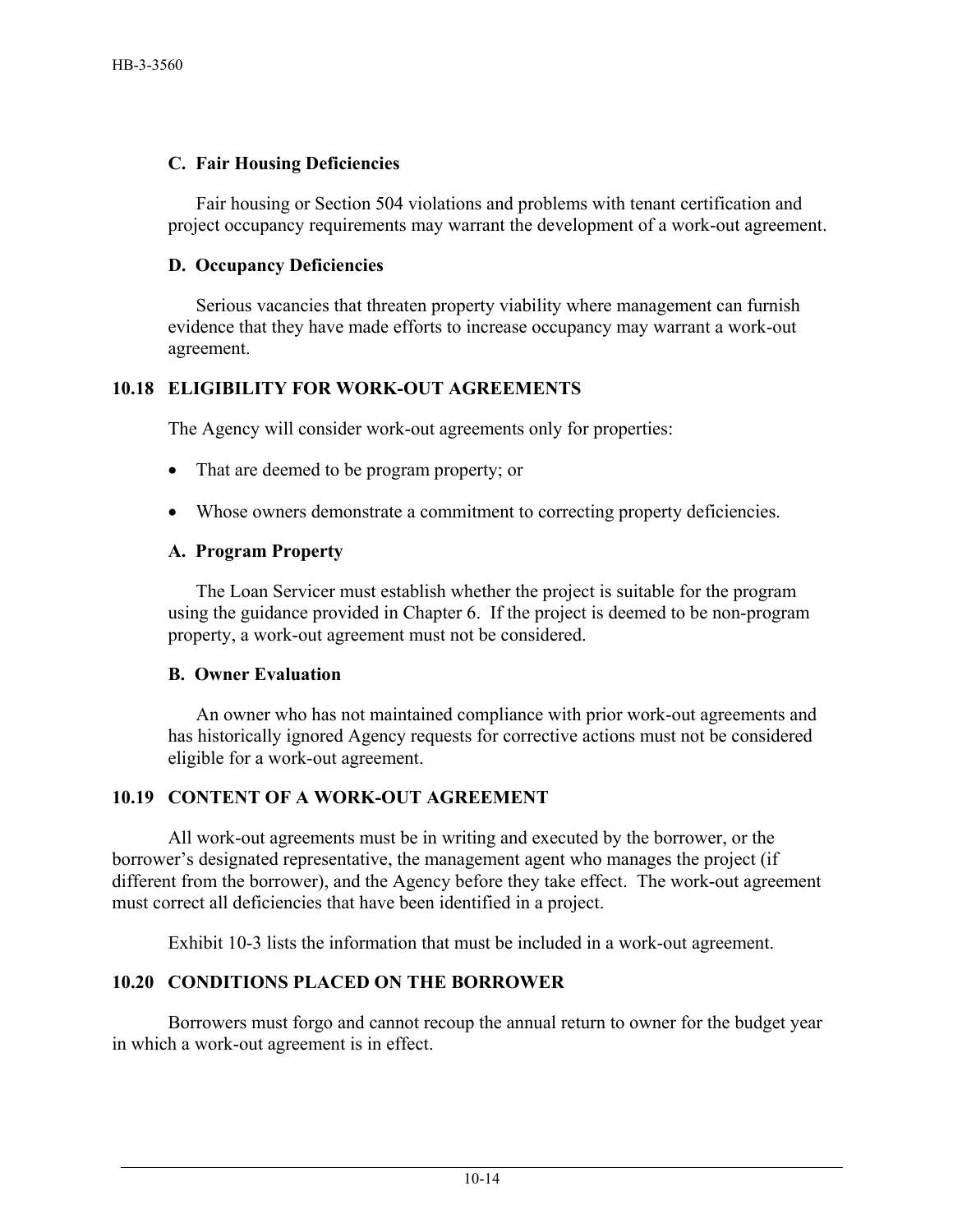## **Exhibit 10-3**

### **Recommended Format for Servicing Work-out Plan (SWP)**

**Background information**. Provide history and describe past goals and accomplishments.

**Description of the problem(s) to be solved**. Identify project weaknesses and needs making sure to cover:

- Compliance deficiencies (e.g., delinquent amounts, underfunded reserves, nonpayment of taxes, deferred maintenance, unacceptable tenant file records, noncompliance with accessibility and fair housing issues, etc.); and
- Serious financial concerns (e.g., high vacancies, inadequate cash flow, high Operations & Maintenance (O&M) expenses.).

**Underlying causes of problem**. Attempt to identify the cause of the problem. Attempt to recognize when problems identified are symptoms or the results of the same underlying causes.

**Overview of plan to correct problem**. Provide a summary of the plan and identification of key assumptions used in projections.

**How the plan will work**. Provide details on how the plan will work with attached supporting documentation (i.e., budget), when appropriate. A timetable for completing the work-out plan and key components of the plan (i.e., plan calling for capital improvements should identify the improvement proposed, cost with supporting estimates, source of funds, and completion dates).

**Anticipated results**. Clearly identify the goals to be reached. Have periodic, measurable interim goals to determine that full implementation is on track.

**Written work-out plans**. All work-out plans must be in writing and must be executed by the borrower or the borrower's designated representative, and Rural Development. A copy of the executed work-out plan will be placed in the case file; copies will be given to the borrower, management agent, and the State Director.

**Time frames for implementing and completing the plan**. Prior to approval, all plans must be evaluated on whether the plan realistically achieves the objectives of the loan. All plans must be reevaluated at the end of the two-year period. If the plan includes a time frame for completion of more than two years, the plan must be revised and reexecuted at the end of each year to determine if satisfactory progress has been made.

**Monitoring working plans**. The following statements must be a part of the plan immediately above the signatory line:

"The management agent is responsible for making quarterly progress reports with regard to plan compliance to Rural Development and the borrower. The first report will be due no later than 100 days from the date of Rural Development approval and every 100 days thereafter."

#### **Check appropriate box**:

- $\square$  Initial SWP
- □ Renewal of SWP
- $\Box$  Renegotiated SWP. There have been previous SWPs on this account.

### **10.21 PRIORITIES IN MEETING EXPENDITURES**

In developing work-out budgets for projects experiencing cash-flow difficulties, the following priorities will be used:

- First priority is to meet obligations to the prior lienholder, if any;
- Second priority is for critical project operating and maintenance expenses, including taxes and insurance;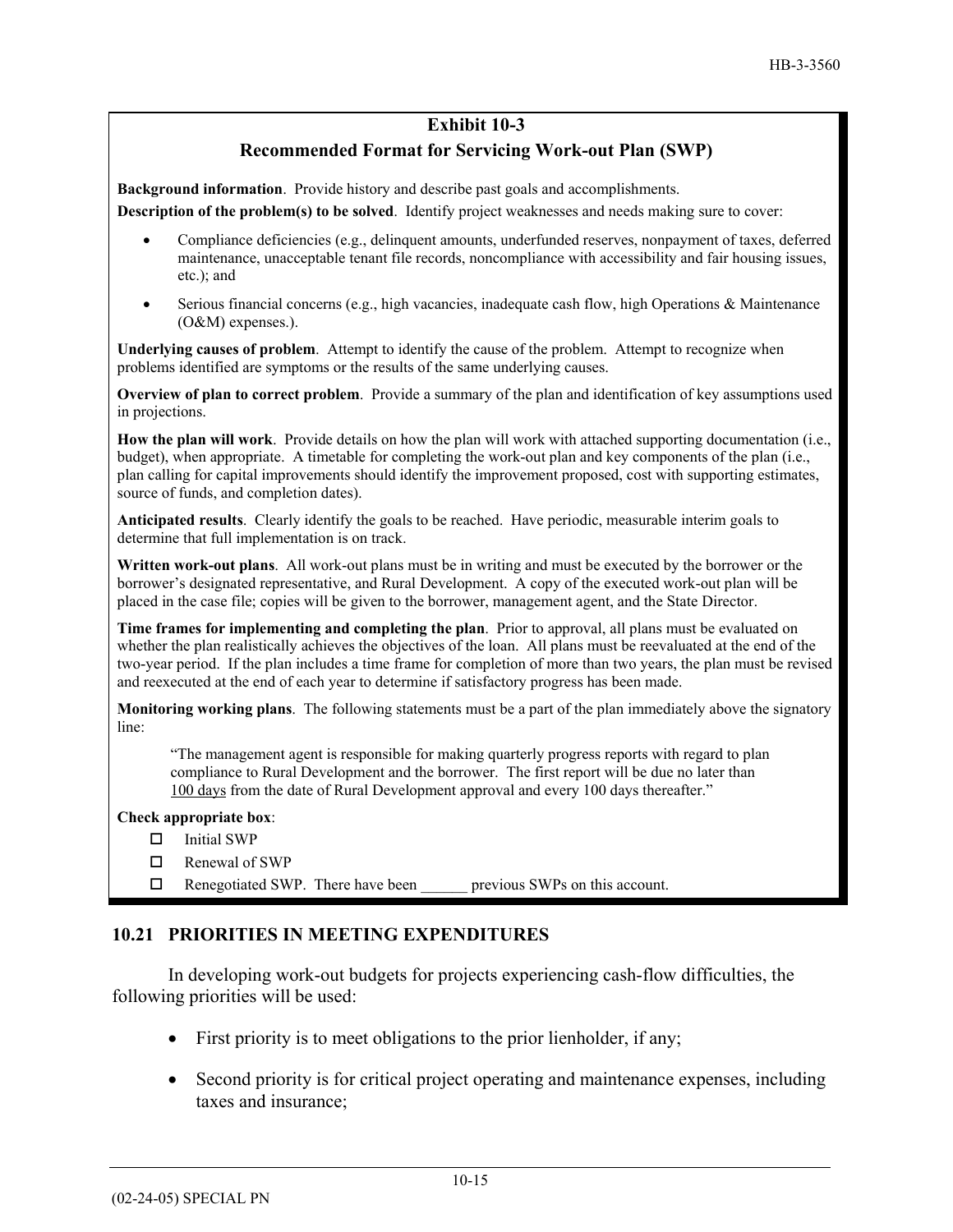- Third priority is for Agency debt payments;
- Fourth priority is for reserves; and
- Fifth priority is for other project needs.

# **10.22 LENGTH OF TERM AND AUTHORITIES**

### **A. Term of Work-Out Agreement**

The maximum term of a work-out agreement is two years. All agreements must be reevaluated annually as well as at the end of the two-year period. The evaluation is based on whether the plan realistically achieves financial viability and otherwise meets the objectives for which the loan was made. If an approved work-out agreement calls for actions that extend beyond a two-year period, borrowers must submit an updated and if necessary, revised work-out agreement to the Agency for approval. The updated work-out

#### **Reserve Account Deficiencies**

When seriously underfunded reserve levels are involved in an extended work-out time period, the Loan Servicer should reassess the reserve level for the project and establish a new reserve level, if appropriate. A capital needs assessment can be useful to make this determination. If re-funding the reserve to its new level will require more than two years, the borrower and Loan Servicer may want to consider additional work-out terms so that the project is not in continual need of requiring a work-out agreement.

agreement must be submitted to the Agency 30 days prior to the expiration of the workout agreement in effect. The Agency may reexecute the agreement if satisfactory progress has been made.

Normally, work-out agreements should not exceed two years, especially if a plan calls for less than full payment on an Agency loan, or less than full contribution to the reserve account. Plans not meeting these criteria are normally not considered as viable and feasible.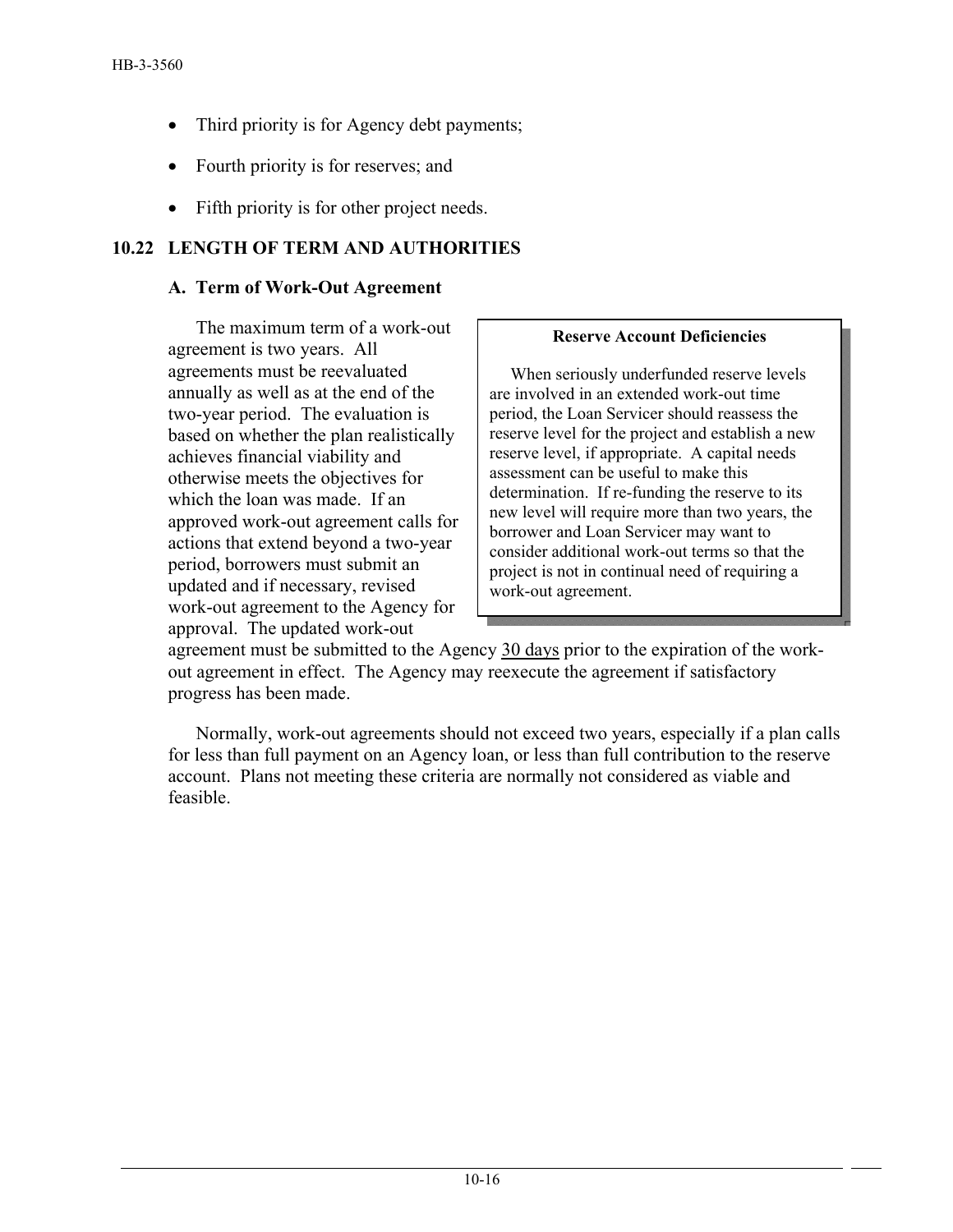# **B. Authority to Approve Work-Out Agreements**

# *1. Field Offices*

Delegated Field Office staff can approve work-out agreements that correct deficiencies within 12 months, except when the agreement includes a special servicing action per Section 4.

# *2. State Offices*

Delegated State Office Staff approves any work-out agreements that:

- Are for longer than 12 months;
- Require contributions to reserves of less than that which is required plus 10 percent of the delinquent amount; or
- Include loan adjustments or write-downs.

# *3. National Office*

 State Office must have submitted to National Office for concurrence when borrowers are requesting reduced or zero RHS loan payments. The following documents must be submitted to the National Office:

- Copy of the proposed Work-Out Agreement;
- Proposed Budget as part of the Work-Out Agreement;
- Pro Forma Budget once the Work-Out Agreement is completed; and
- Recommendation justification from State Office.

# **10.23 AGENCY REVIEW AND APPROVAL** *[7 CFR 3560.453(b)]*

Work-out agreements are a tool that the Agency can use to work with the borrower to effectively resolve defaults if the borrower is acting in good faith to actively propose realistic corrective actions. Approval of a work-out agreement is not guaranteed to a borrower. Failure to approve a work-out agreement is not an adverse action by the Agency because the Agency is not required to grant approval of modifications to the terms of the loan for borrowers in default; thus, the Agency is not taking away any borrower rights by not approving the work-out agreement. Therefore, failure to approve a work-out agreement is not appealable by a borrower, although the Agency's decision may be reviewed.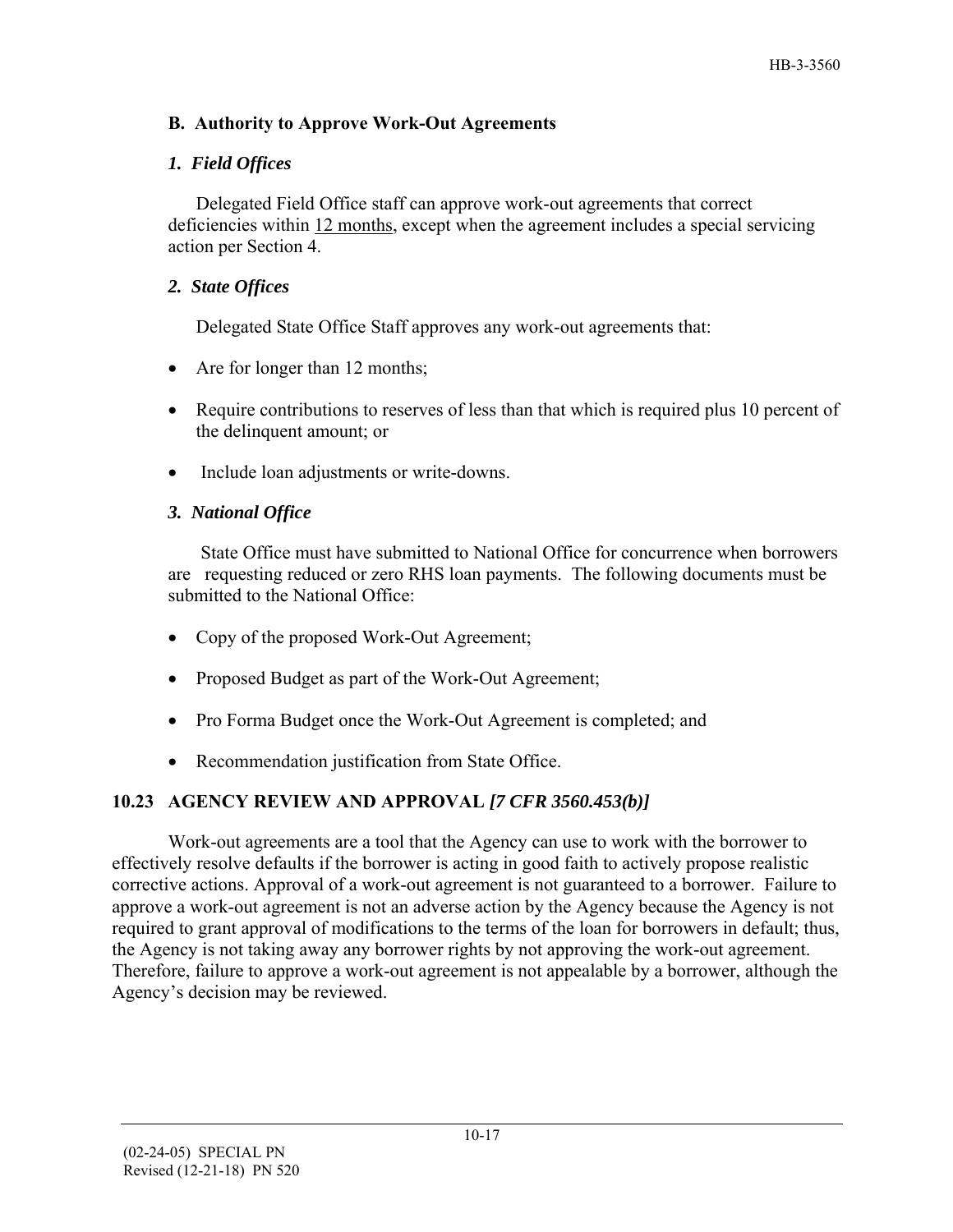# **A. Evaluation of Work-Out Agreement**

The Agency is under no obligation to offer or agree to any special servicing actions contained within a proposed work-out agreement. In evaluating the borrower's proposal, the Agency will accept work-out agreements that meet the following criteria:

- The proposed actions effectively correct the deficiency;
- The proposed time frame for correction is reasonable and realistic for correcting the deficiency;
- There is evidence of adequate borrower commitment of resources, considering the cause of the problem, (e.g., a lesser commitment may be appropriate if the problem was caused by circumstances beyond the borrower's control);
- The proposed special servicing actions for the Agency (e.g., reamortization, writedown) is in the interest of the Government and the tenants, and the costs of
- continuation are not more than the costs of liquidation and providing tenant protection; and
- The proposed actions are consistent with the borrower's management plan. If the proposed actions are not consistent, the management plan must be updated.

# **B. Procedures Following Approval of Agreement**

The approved work-out agreement will be signed and dated by the Approval Official, the borrower, and the management agent, if different from the borrower, and will be attached as an addendum to the management plan for the project.

# **10.24 CANCELING A WORK-OUT AGREEMENT**

A work-out agreement may be canceled by whoever approved it 10 days after discovering a borrower's noncompliance with its terms. If the official who originally approved the work-out agreement is not available, then the official who has assumed that individual's responsibilities will be responsible for canceling the agreement and notifying the borrower.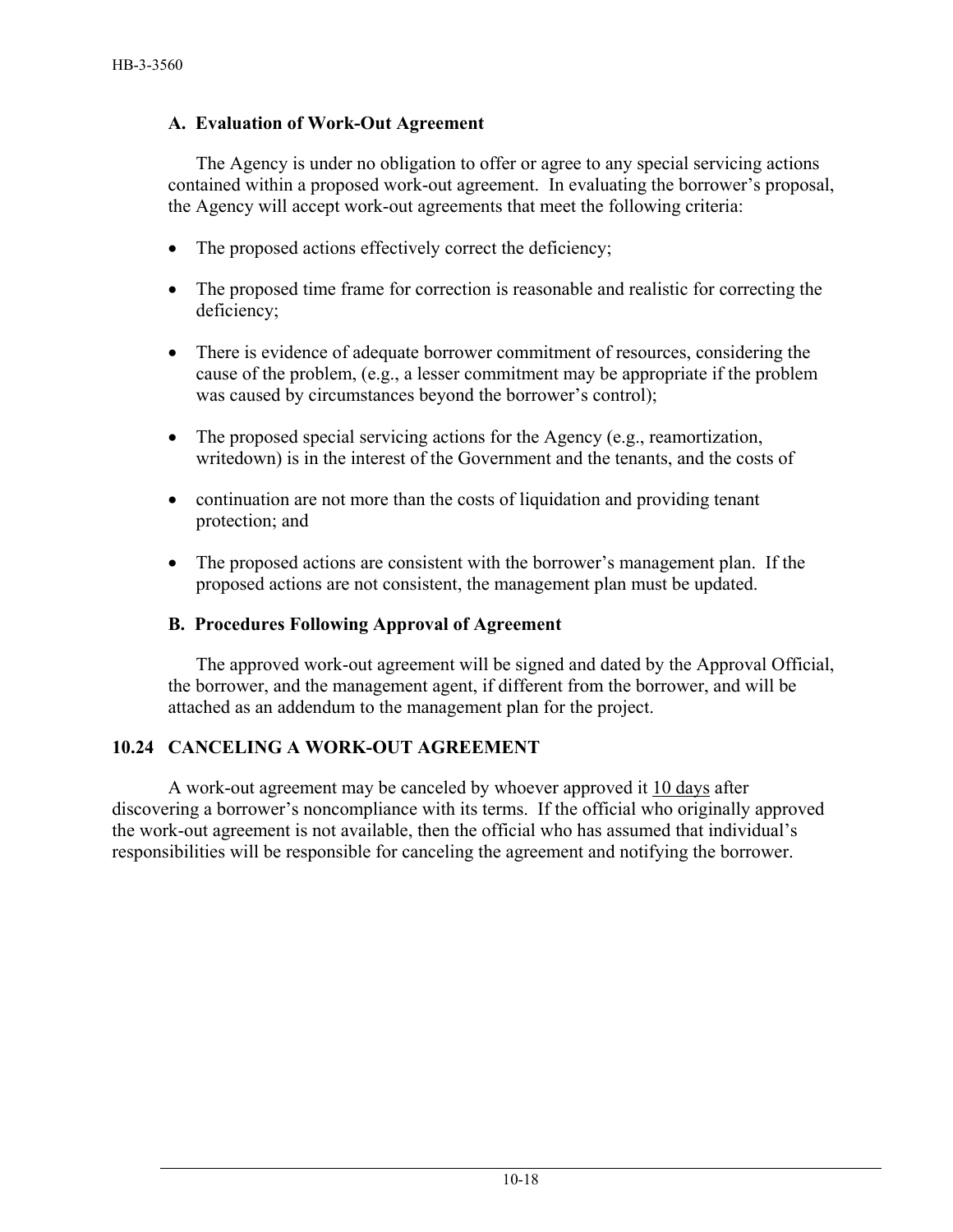# **SECTION 4: SPECIAL SERVICING ACTIONS**

# **10.25 SPECIAL SERVICING ACTIONS THAT MAY BE A PART OF A WORK-OUT AGREEMENT**

A number of special servicing actions may be proposed and approved as part of a workout agreement. As shown in Exhibit 10-4, these servicing actions may be divided into two broad categories: changes in project operations and changes to the loan account. This section describes other servicing actions, most of which are less extreme.

# **A. Servicing Actions to Change Project Operations**

The borrower may propose one or more servicing actions that will produce a change in project operations. Some of these actions are discussed in detail in other sections.

|                                                                                        | <b>Exhibit 10-4</b>                                |                                                                |  |  |  |  |
|----------------------------------------------------------------------------------------|----------------------------------------------------|----------------------------------------------------------------|--|--|--|--|
| <b>Special Servicing Actions That May Be Part</b><br>of an Approved Work-out Agreement |                                                    |                                                                |  |  |  |  |
|                                                                                        | <b>Changes in Project Operations</b>               | <b>Changes to the Loan Account</b>                             |  |  |  |  |
|                                                                                        | Rent changes and/or preparation of a<br>new budget | Loan reamortizations                                           |  |  |  |  |
|                                                                                        |                                                    | Loan adjustments (writedowns)                                  |  |  |  |  |
|                                                                                        | Occupancy waivers                                  | Loan consolidation                                             |  |  |  |  |
|                                                                                        | Temporary incentives to improve<br>occupancy       | Deferral of payments                                           |  |  |  |  |
|                                                                                        | Special note rents (SNRs)                          | Prepayment/compromise offer                                    |  |  |  |  |
|                                                                                        | Changing management agent or<br>management plan    | Providing rental assistance (if<br>available)                  |  |  |  |  |
|                                                                                        | Changing project designation                       | Recasting the entire loan ( <i>i.e.</i> , "starting<br>fresh") |  |  |  |  |
|                                                                                        | Transfer of ownership                              |                                                                |  |  |  |  |
|                                                                                        | Substitution of partners                           |                                                                |  |  |  |  |

# *1. Rent Changes or Preparation of a New Budget*

To achieve financial stability, the borrower may propose a new budget that shows a change in rents or operation costs. In evaluating the request, it may be appropriate for the Agency to analyze the current market in which the project is located to see whether the project rents compare favorably with rents for similar properties in the market. Rent incentives will be allowed as described in paragraph 10.25 A.3 of this section, but the change and accompanying budget will be conditionally approved by the Agency subject to meeting the requirements in Agency regulations, see Chapter 7 of HB-2-3560. If the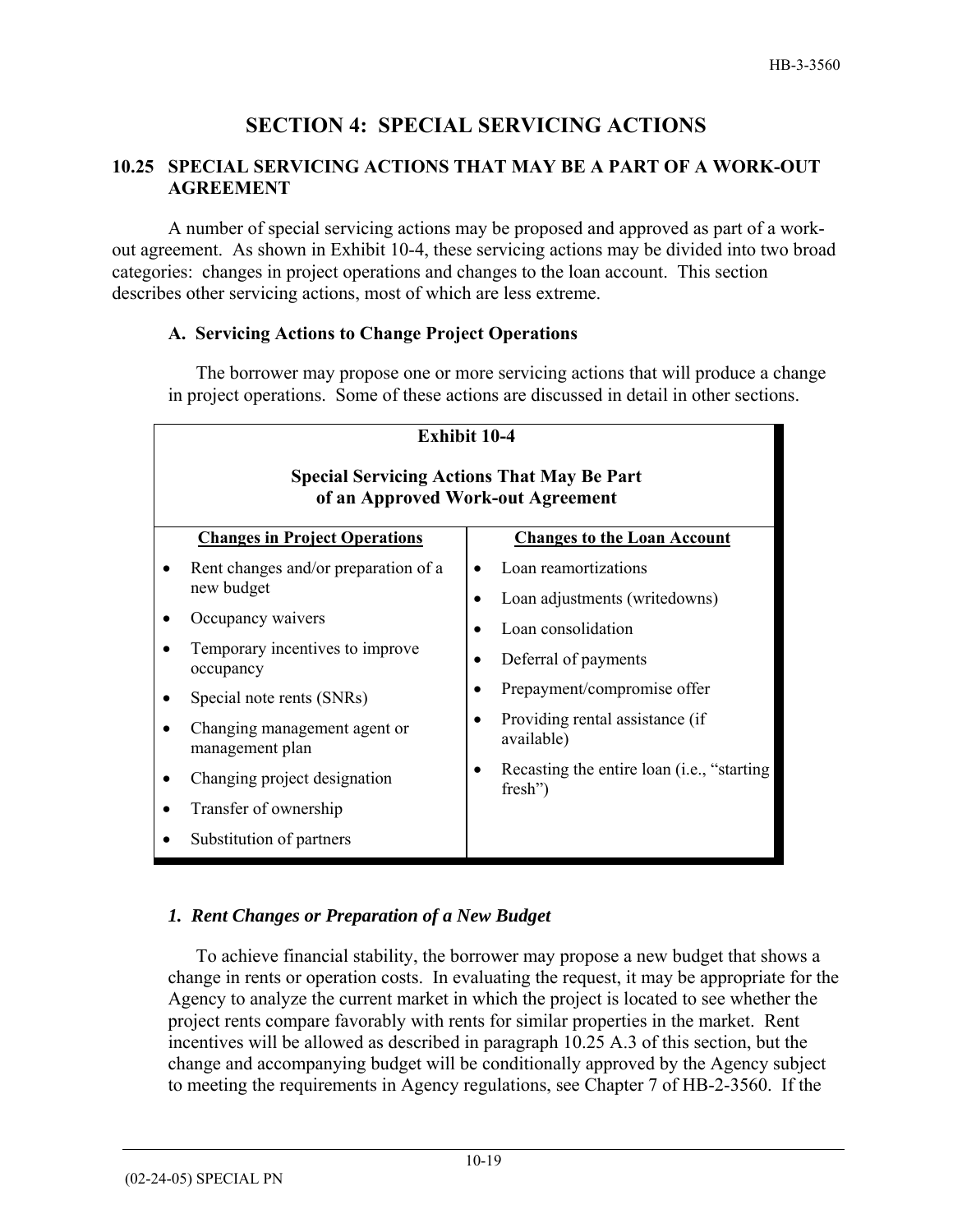Agency receives comments from tenants that warrant a different decision from the one made when the work-out agreement was conditionally approved, the Agency must inform the borrower of these discoveries and make any needed adjustments to the conditionally approved budget.

In reviewing these changes, the Loan Servicer must evaluate both short- and longterm budget projections so as to establish whether the project is likely to achieve its financial goals during the work-out period, and whether the project is likely to achieve and maintain financial viability in the long term. The Loan Servicer must evaluate whether projections show repayment ability after the work-out agreement objectives are met based on realistic vacancy, rent rate, and/or reamortization assumption.

Any projected capital improvements shown in the budget must be accompanied by statements that describe the work to be done, the estimated costs with supporting material, the projected time frame for completing the work, and the source of funds to be used for the improvements.

#### *2. Occupancy Waivers*

When a project is experiencing high vacancies and eligible tenants are not available, the borrower may request to temporarily solve the problem by renting to ineligible tenants. Ineligible tenants might be individuals whose incomes or family sizes are above the maximum limits or who do not meet an occupancy requirement, such as an age limit.

A request to rent to ineligible tenants may be approved by the Loan Servicer based on the following determinations:

- There are no eligible persons on the waiting list;
- The borrower has made a diligent but unsuccessful effort to rent any vacant units to an eligible tenant; and
- The borrower will continue to seek eligible tenants and will submit the following to the Field Office;
	- *Form RD 3560-29; and*
	- A report of efforts made to locate eligible tenants.

The borrower must agree to the following conditions:

- The units may be rented to ineligible tenants for no more than one year, following which the lease must convert to a monthly lease. A statement to this effect must be included in the lease;
- Tenants who are ineligible because their household income exceeds the maximum for the project will be charged the Agency-approved SNR, if applicable; and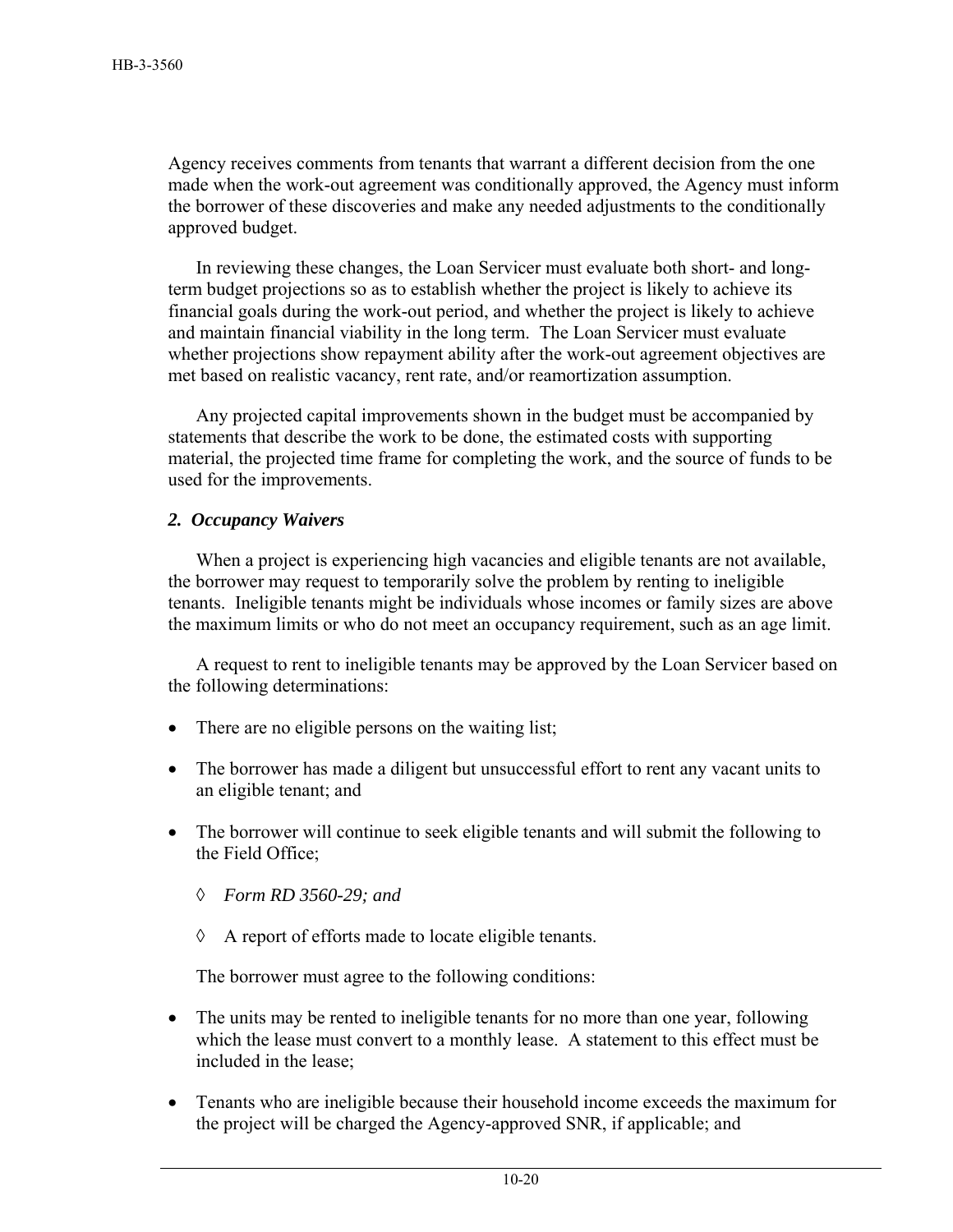Without Agency approval, management may assign a larger or smaller unit than the household needs if the household is otherwise eligible. Tenants must agree to transfer to a correctly sized unit when one becomes available and must pay all costs associated with moving. A statement to this effect must be included in the lease.

# *3. Temporary Incentives to Improve Occupancy*

The borrower may request temporary incentives to improve project occupancy. These incentives may not exceed the life of the work-out agreement. The Agency may grant such incentives when project management has been acceptable and under the following conditions:

- The project is encountering unacceptable vacancy levels.
- The incentives are short-term, modest, and consistent with program objectives.
- Recipients are given a clear understanding of the extents and limits of the incentives.
- The use of incentives is fully accounted for on project budgets and annual reports.
- Occupancy incentives will be paid from the following sources:

# **to Improve Occupancy**  1. Security deposit reductions or waivers and extended security deposit

**Temporary Incentives** 

- 2. Reduced rents in the form of rebates, coupons, or a temporary agreement.
- 3. Free rent.
- 4. Reduced or free utilities.

payment period.

- 5. Referral fee payments.
- 6. Rent-up gift to tenant, such as a savings bond or gift certificate.

- Non-project sources;
- Forgone return to owner; and
- $\Diamond$  Project funds when it can be shown to be cost-effective, which means that the revenues derived will outweigh the costs of providing the incentives.

### *4. Special Note Rents*

The borrower may request a SNR to reduce the note rate rent to attract tenants who can afford to pay more than 30 percent of their incomes in rent and utilities but who will not pay the existing note rate rent. This servicing action is discussed in detail in Section 6 of this chapter.

# *5. Changing the Management Agent or Management Plan*

Where poor management is evidenced by a record of failing to comply with Agency requirements, the borrower may elect to change management. Where the Agency has notified the borrower of the need to change management, financial incentives under work-out agreement provisions may not be approved until the borrower changes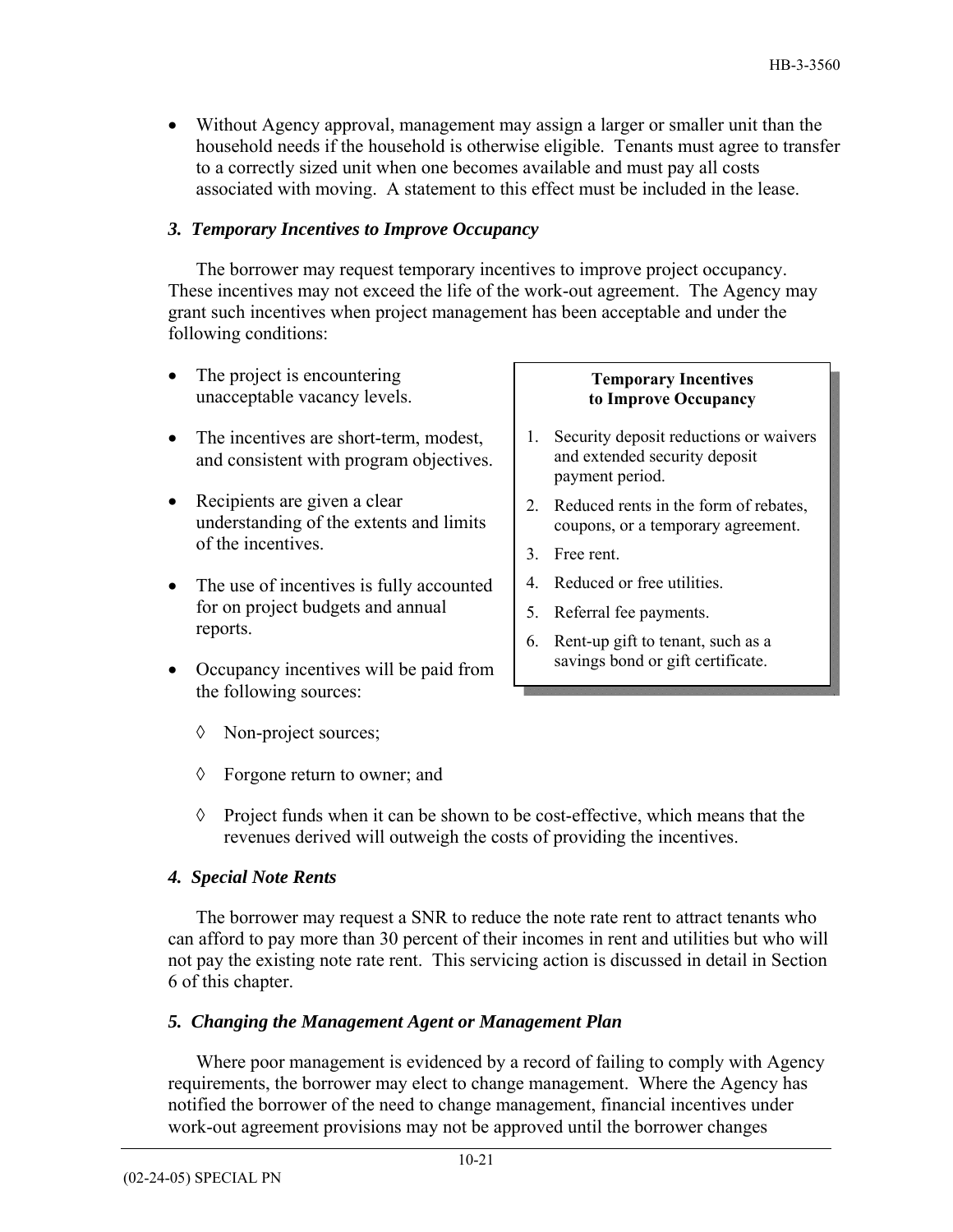management or agrees to change management within a reasonable time frame.

## *6. Changing the Project Designation*

When a market has changed such that the type of tenant who would qualify for the project is no longer available and vacancies are resulting, the borrower may request a change in project designation. The State Director will consider such a change when the following information has been provided:

- The complete borrower case files will be submitted together with the Loan Servicer's specific recommendations and analysis of the present and long-term situation;
- Market feasibility documentation, which may include inquiry lists from the project or waiting lists at other nearby and similar properties, which shows that other tenants are available to occupy the project. Market feasibility documentation must also clearly indicate that the present long-term marketability of the project is significantly changed from the original market and must include the appropriate demographic information that reflects the population trends in the area. The market feasibility documentation must also show if the demand is for the bedroom-sized units in the project or if different sized units would be more desirable;
- A summary of all servicing actions taken by the Agency to aid the borrower in maintaining the present designation;
- A summary of all actions taken by the borrower to effectively market the units to potential eligible tenants;
- A summary of the impact the change will have on any existing tenants, rent subsidy needs, and the community as a whole; and
- A summary of any needed or required physical modifications and analysis of cost feasibility to complete the modifications, including modification to unit sizes in terms of number of bedrooms.

# *7. Transfer of Ownership*

In some cases, the only means of addressing project concerns is through replacement of the borrower. Some reasons that may require a transfer of ownership include:

- Illness or death of a borrower;
- Financial difficulties that cause a borrower to terminate his or her business operation; and
- Fraudulent activity, as determined by the Office of the Inspector General (OIG).

Where work-out agreements call for a change in the borrower, the Agency may temporarily approve financial concessions contingent upon the borrower agreeing to seek a transfer of ownership. The borrower must agree to provide evidence that ownership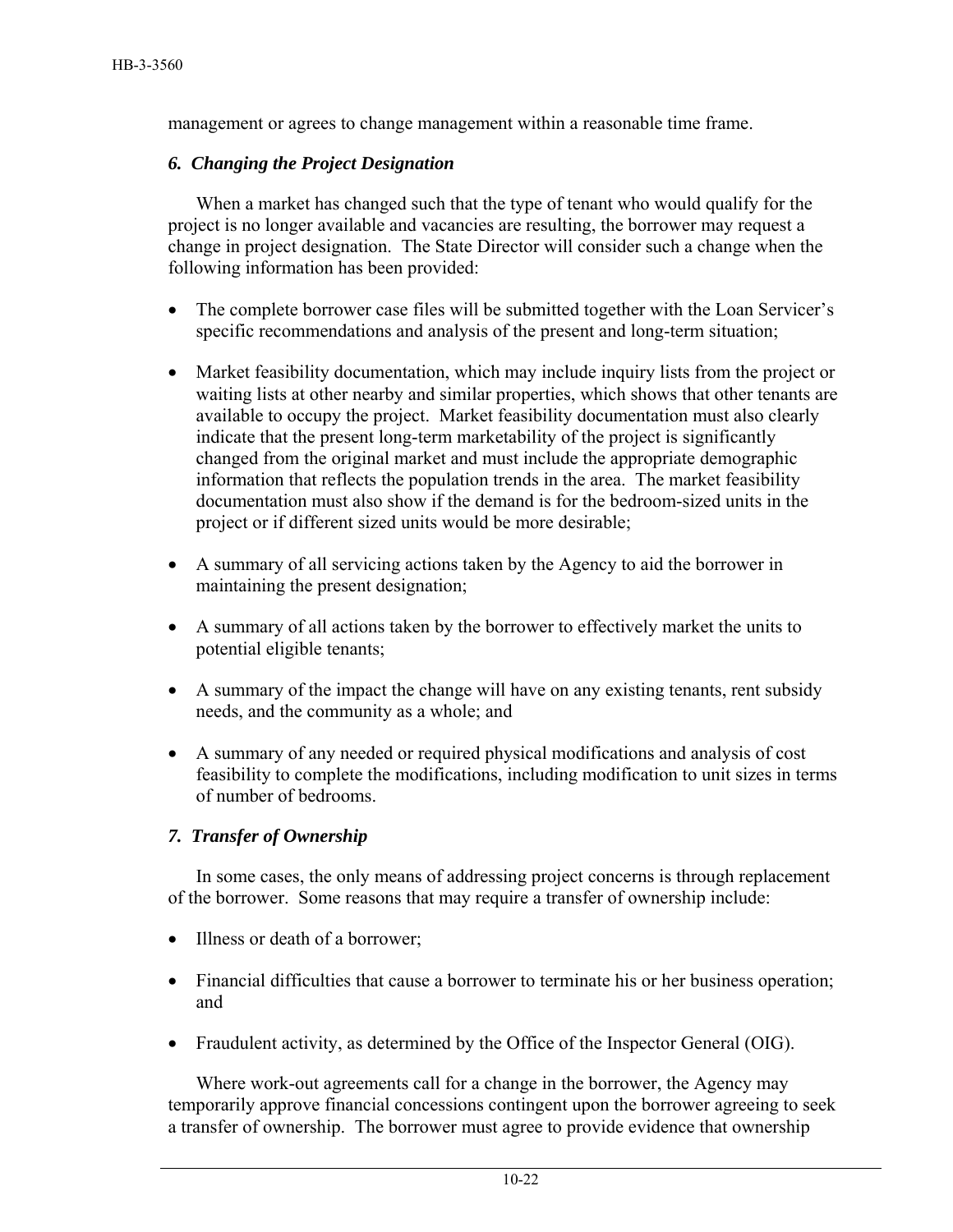replacement is being actively pursued. Should ownership replacement not be achieved within an agreed-upon time frame, liquidation of the account may be appropriate.

When a transfer occurs as a result of noncompliance, the transferee (new borrower) must provide a plan for bringing the project into compliance as part of the application package. For example, the loan payments and reserve account may be behind schedule. The transferee provides a plan that identifies the source of funds to meet these conditions.

Chapter 7 provides the details on approving and processing transfers of ownership.

## *8. Substitution of Partners*

The borrower may request a substitution of general partners as a way to inject new resources into the borrower entity. Chapter 5 provides the details on approving and processing substitution of partners.

## **B. Changes to the Loan Account**

Proposed servicing actions may require changes to the loan account such as those that are described in Chapter 11.

# *1. Deferral of Payments*

Deferring any debt payment to the Agency is an extreme measure that should be used as a last resort. Deferring a portion of the Agency debt and using this deferred amount to build up reserve funds may only be approved when the funds are being used to pay identified critical project needs. For example, when a roof must be replaced within the next two years, the work-out agreement may call for deferring payments in an amount equal to the cost of replacing the roof and this amount will be deposited into the reserve account. The critical need must be identified and closely monitored to ensure compliance.

Deferral of payment by the Agency should usually be accompanied by a borrower contribution of financial resources to the project.

Deferring debt payments should not exceed two years. National Office concurrence must be obtained when borrowers are requesting reduced or zero loan payments.

# *2. Change of Payments*

Scheduling loan payment in accordance with the borrower's repayment ability. The provisions must be documented. The issuance of *Form RD 3560-29A, Multiple Family Housing Statement of Payment Due*, will normally be suppressed during the period in which a work-out agreement calling for less than the normal full scheduled installment is effective. To suppress issuance of *Form RD 3560-29A,* process by using the appropriate screen on the Automated Multi-Family Housing Accounting System (AMAS); see the AMAS manual for specific instructions on how this is done. Upon expiration of the work-out agreement, a review will be conducted to determine any further servicing actions that may be appropriate (e.g., reamortizing, rescheduling, executing a new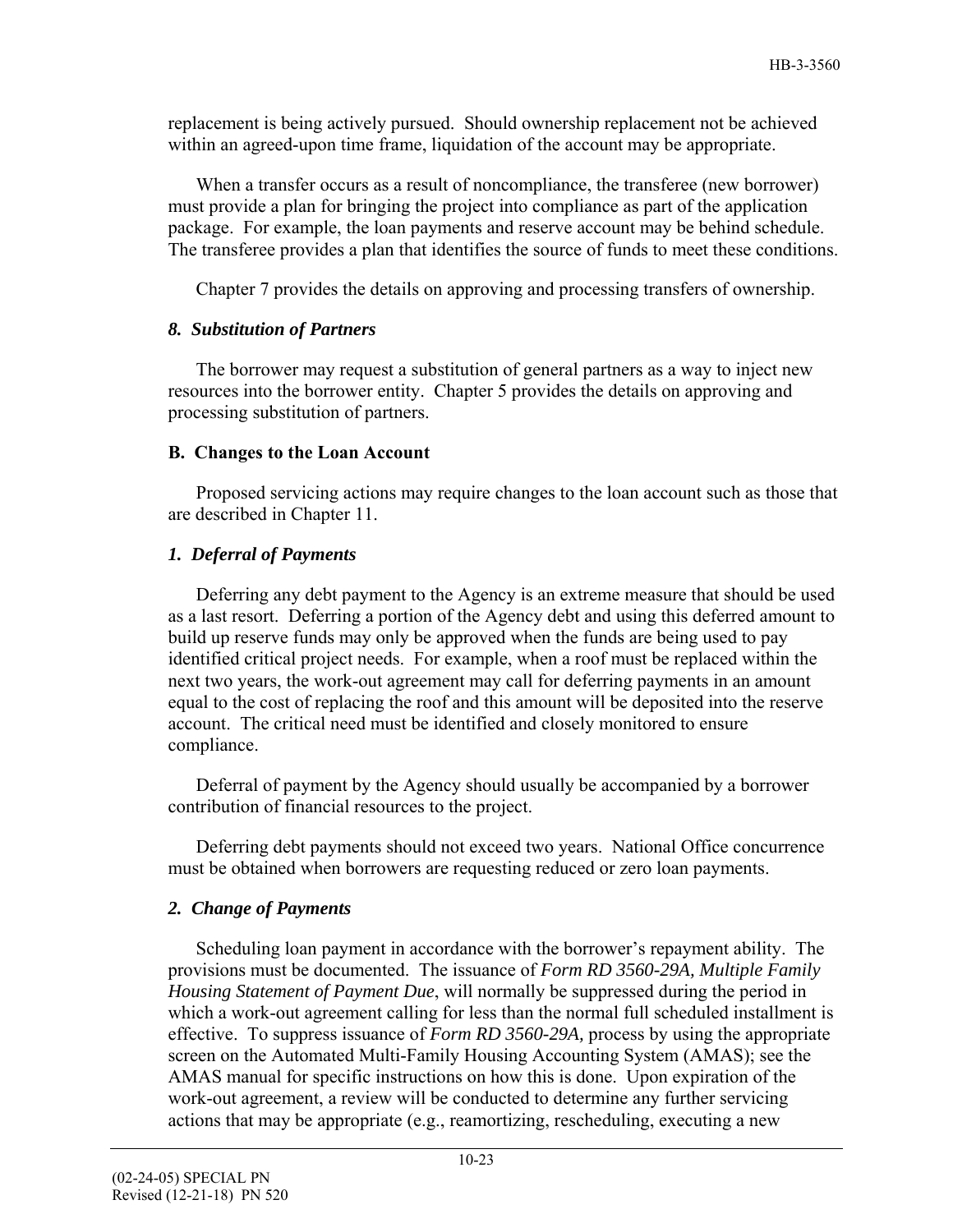servicing plan and/or supplementary payment agreement that may call for higher than normal payments, preparing a problem case report, etc.). As long as a borrower is meeting the provisions of an approved work-out agreement calling for less than full installments, late fees will be waived.

## *3. Prepayment*

A borrower may offer to pay their loan in full, ahead of the scheduled loan repayment date and exit the program. In such an event, the project will no longer be a part of the Multi-Family Housing program, will no longer be subsidized by the Agency, and will no longer be subject to Agency regulations and procedures. Chapter 15 provides the details on approving and processing prepayment requests.

## *4. Voluntary Conveyance*

Voluntary conveyance is a method of liquidation by which title to security is transferred to the Federal Government. The State Director is authorized to approve voluntary conveyance of property if the total indebtedness, including prior and junior liens, does not exceed their approval authority. Chapter 12 provides the details on approving and processing an offer of voluntary conveyance.

# *5. Provision of Rental Assistance*

Where there is servicing rental assistance available, the State Director may agree to provide rental assistance to a project as part of a work-out agreement in order to enable tenants who could otherwise not afford the rents to move into a project and improve vacancy.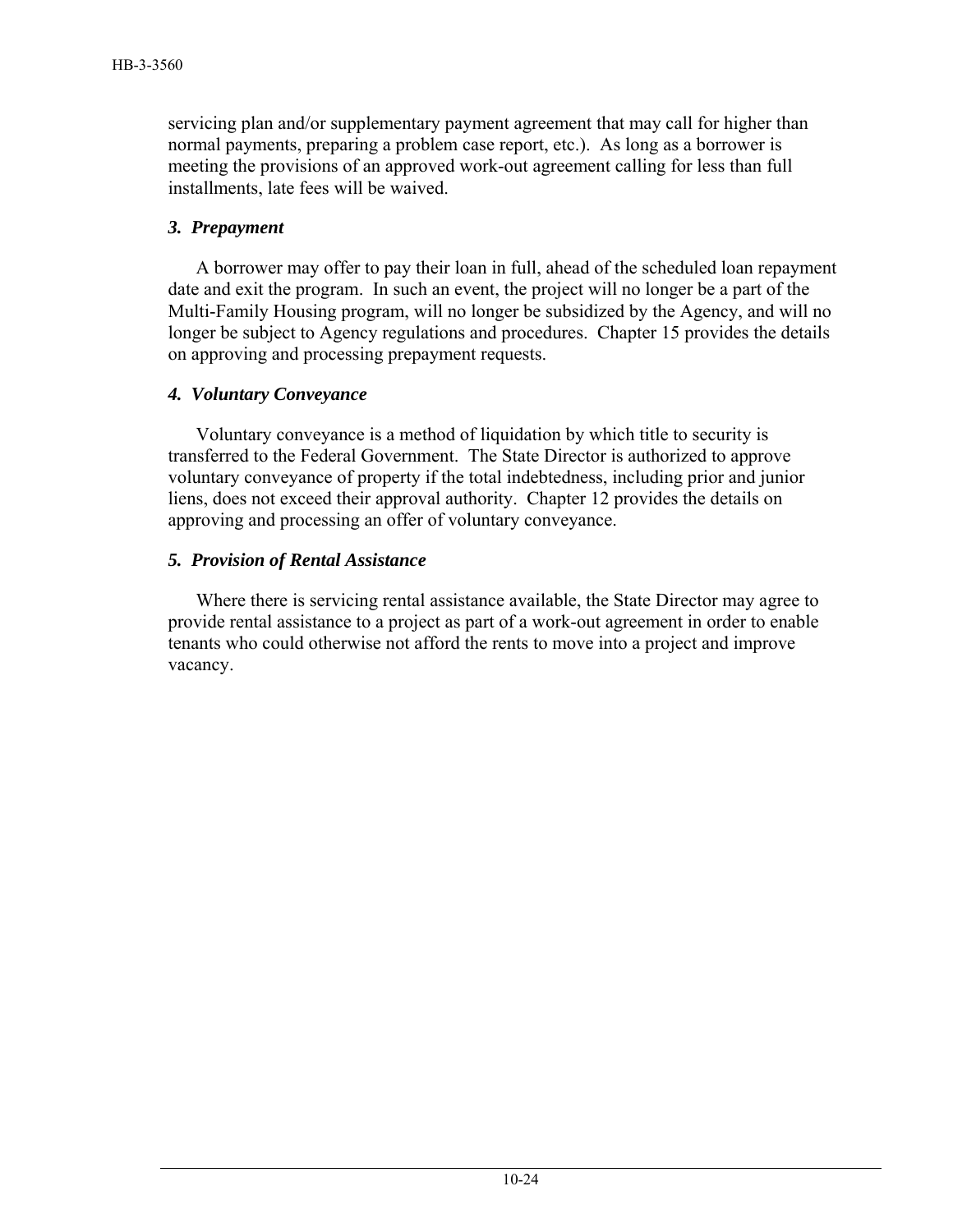# **SECTION 5: MONITORING THE WORK-OUT AGREEMENT AND SUBSEQUENT SERVICING**

# **10.26 MONITORING WORK-OUT AGREEMENTS**

Once a work-out agreement has been developed and approved, the Loan Servicer must monitor the borrower's progress and provide guidance as needed. This is an important and necessary component of ensuring the success of the work-out agreement. The monitoring serves to make sure not only that the terms of the agreement are being upheld, but that they are having the desired effect of moving the project back into compliance. If not, the Loan Servicer must work with the borrower to amend the agreement to incorporate servicing techniques that will achieve the desired goals or cancel the work-out agreement and move to implement enforcement measures.

The Loan Servicer will conduct the monitoring in the following ways:

- Reviewing the financial reports submitted by the borrower. These include *Form RD 3560-7*, which must be submitted on a quarterly basis and bank statements, if appropriate;
- Holding quarterly meetings at the project site with the borrower to track the progress of the work-out agreement; and
- Conducting supervisory visits to monitor progress with an agreement. Such visits are mandatory to determine if the work is being done when the work-out agreement includes correcting deferred maintenance or when reserve funds are being used for repairs. These supervisory visits should be held in conjunction with the quarterly meetings with the borrower.

# **10.27 SUBSEQUENT SERVICING AND IMPACT ON FUTURE LOANS**

Any member of a borrower entity with a controlling interest in a property in which there are serious noncompliance issues and no work-out agreement is in place, or where the entity is in noncompliance with its work-out agreement, will not be eligible for further Agency loans. In a case such as this, the borrowers must make arrangements to restore compliance with Agency requirements and restore their financial viability.

In cases where the borrower and the Agency work together to make an acceptable workout agreement, the borrower may be eligible to receive additional assistance after they have been in compliance with the work-out agreement for six consecutive months. In cases where workout arrangements cannot be made, the primary basis for denying such assistance would be based on the borrowers' inability to meet eligibility requirements, shown by their track record of failing to meet existing requirements and responsibilities for other projects.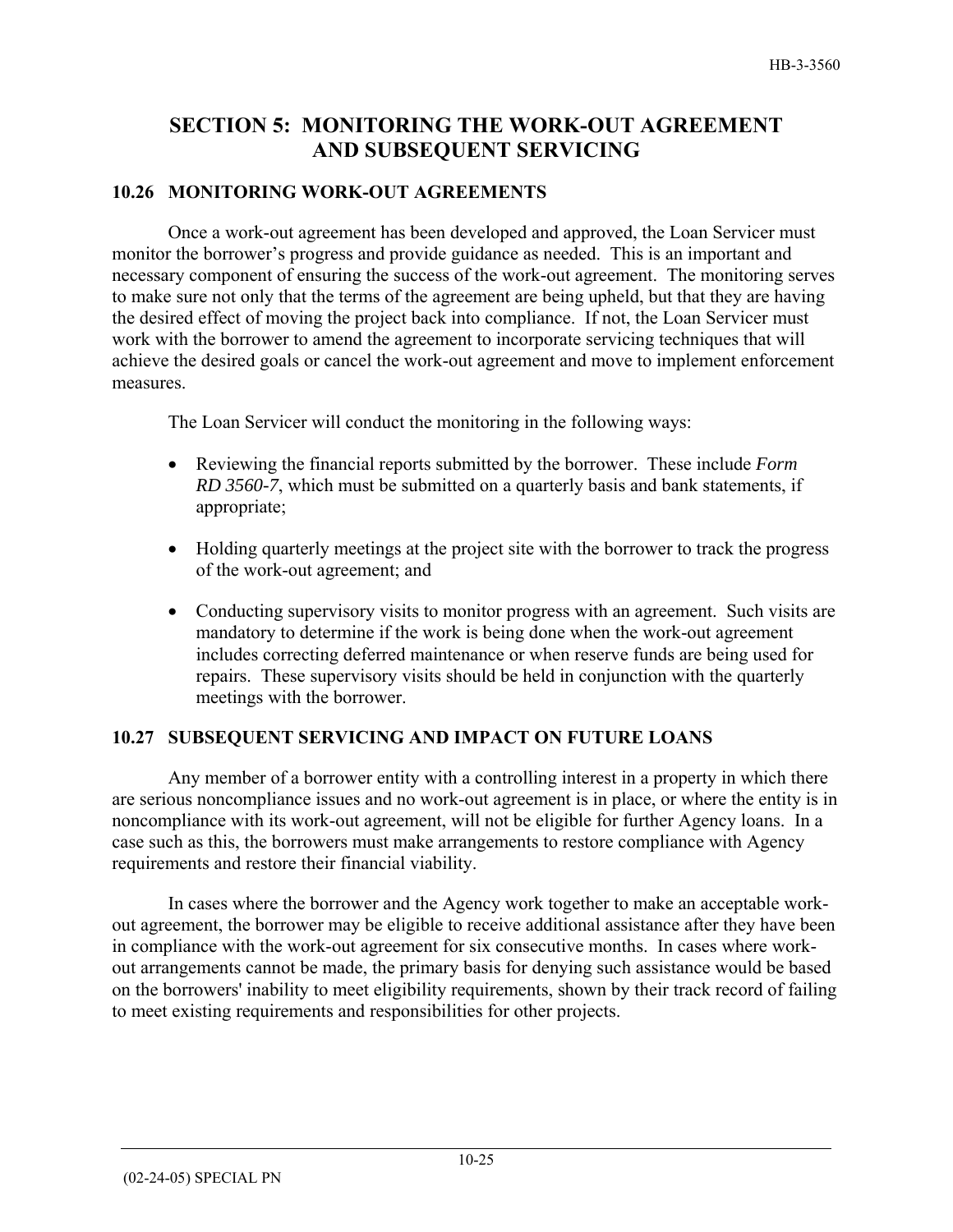*This page intentionally left blank*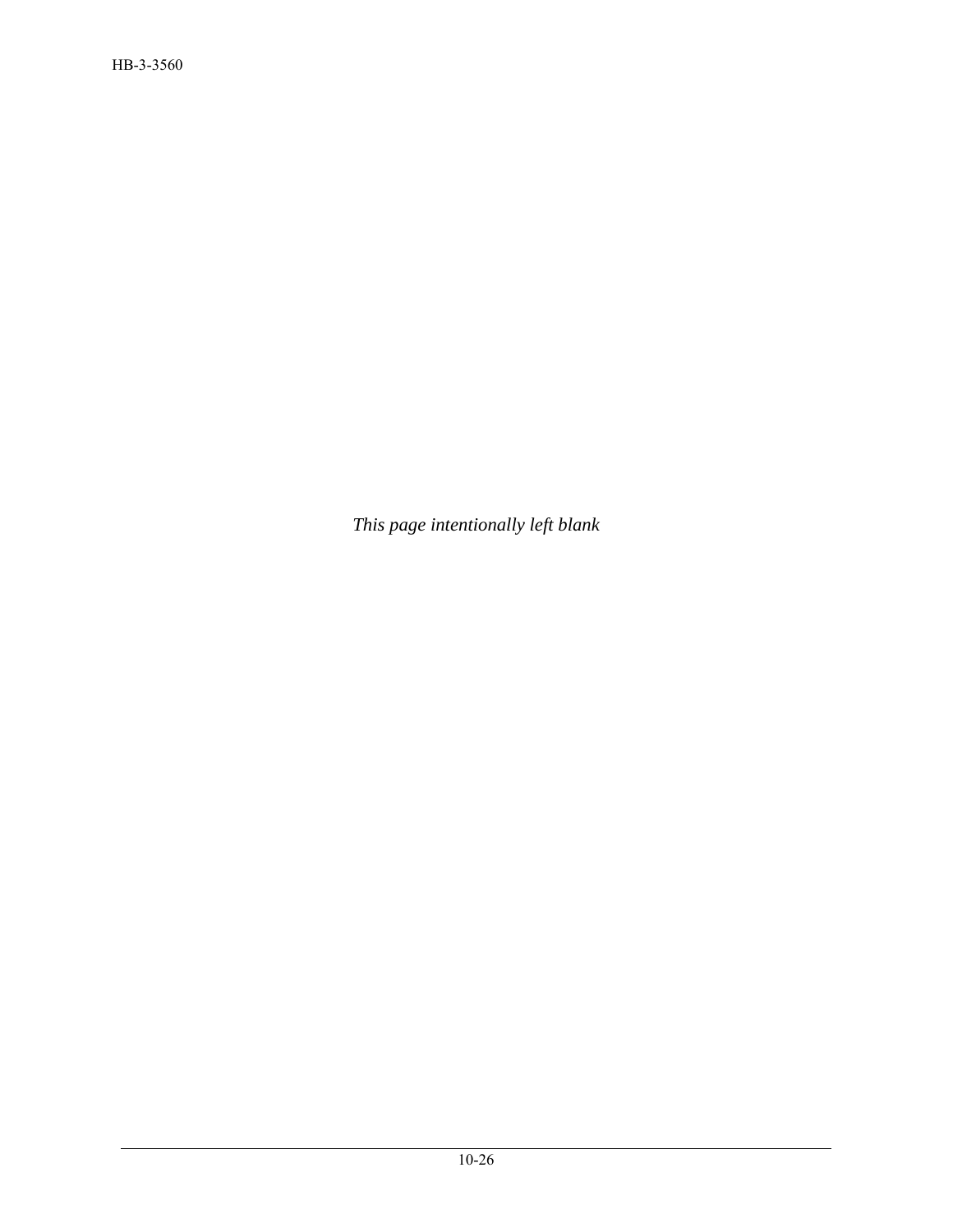# **SECTION 6: SPECIAL NOTE RENTS (SNR)**

# **10.28 OVERVIEW OF SPECIAL NOTE RENTS** *[7 CFR 3560.210]*

When a project is experiencing severe vacancies due to market conditions, the State Director may allow a borrower to charge a SNR rent to attract and keep tenants who have the financial ability to pay more than basic rent but who will not pay the current note rate rent. An SNR addresses the situation where some existing and prospective tenants are not willing to pay 30 percent of adjusted income or note rate rent because the rental rates would exceed those of other rental properties in the community. This action may only be taken after supervisory efforts by the Agency and management efforts by the borrower have not produced an acceptable level of occupancy.

## **10.29 SNR ELIGIBILITY REQUIREMENTS**

### **A. Required Project Conditions**

The borrower must document that the following conditions exist in the project for the Loan Servicer to consider allowing an SNR to be implemented:

- The project has been operational for at least 24 months (the borrower may request a waiver to this provision);
- No more than 10 percent of budgeted expenses are reflected as unrestricted cash on hand, and reserve account balances do not exceed the required accumulation-to-date minus authorized withdrawals;
- Over the most recent six-month period vacancy rates have averaged at least 15 percent or the project shows revenue losses of at least 15 percent;
- The loss of rents available is not a result of management's failure to effectively market the units; and
- Comparable rents in the area are lower than the previously approved note rate rents.

### **B. Borrower Requirements**

To be eligible for the SNR, the borrower must:

- Be in compliance with Agency regulations and encourage occupancy through good maintenance and positive relations with tenants;
- Sign a statement agreeing to forgo return to owner for the duration of the SNR;
- Submit a budget with only the minimal sufficient operation and maintenance expenses;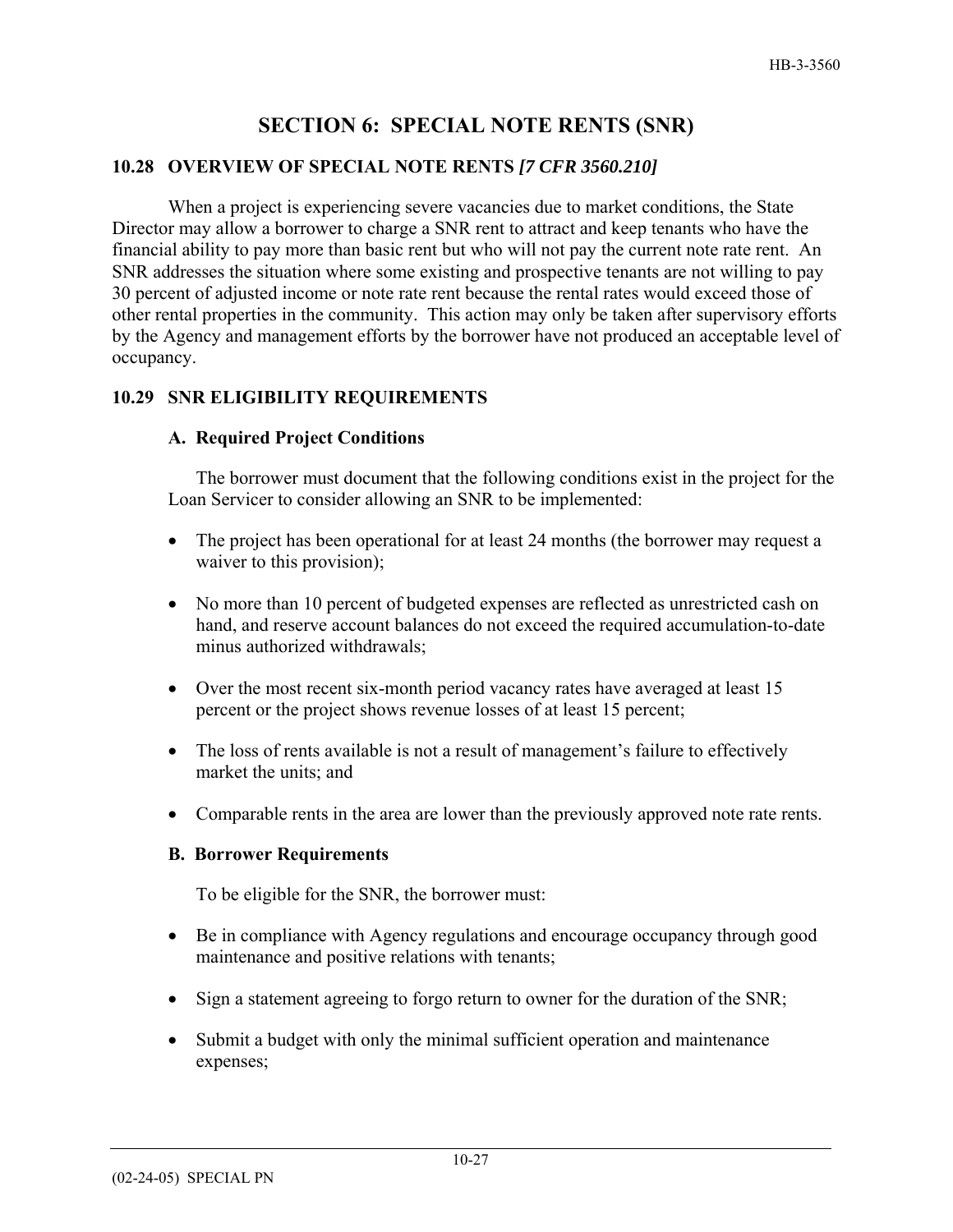- Have engaged in aggressive marketing efforts, including:
	- $\Diamond$  Significant outreach efforts in the community, including, but not limited to, contacts listed in the AFHMP; or
	- $\Diamond$  Obtaining approval from the Agency for a servicing work-out plan, exclusive of SNR features, at least three months earlier.

### **10.30 SUBMITTING AND PROCESSING SNR REQUESTS**

In making the request for an SNR, the borrower submits the same information as they would when requesting a rent change. See Chapter 7of HB-2-3560 and *7 CFR 3560.203*.

The Loan Servicer reviews the documentation from the borrower and forwards the information with a recommendation to the State Director, who makes the final decision. If the decision is to approve the SNR, the following steps will be taken:

- Adjust the note rate column in the proposed changes to rent section of *Form RD 3560-7* to reflect rents needed for payment to the Agency amortized at an interest rate that is less than the full note rate on the borrower's *Form RD 3560-52*. The interest rate chosen may never be less than two percent.
- Set the interest rate of the SNR budget at a level that will make project SNR rates comparable with community rental rates.
- When an SNR is implemented in a Plan II Section 8/515 project, use lines 23 through 29 of *Form RD 3560-29* to report any additional payments to the reserve account required when HUD contract rents exceed SNR rates.

When the Approval Official determines a request for an SNR is not justified on the basis of the information submitted, the Approval Official will notify the borrower in writing of the reason(s) why the SNR is not approved. The borrowers will be advised of their appeal rights in accordance with 7 CFR Part 11.

#### **10.31 CHANGES TO AND TERMINATION OF SNRS**

Borrowers must request changes to SNRs at the time of budget review. If the local market conditions have not changed since the SNR was implemented, then no change is made to the SNR. If the conditions have changed, then the SNR is changed accordingly.

The borrower must notify tenants of the project in which the SNR is proposed to be changed just as would be done for tenants where a regular rent change request is made.

An increase in an SNR will be handled in accordance with regular program requirements for a rent change. See Chapter 7 of HB-2-3560.

An SNR is terminated when the note rate rent is regained.

(02-24-05) SPECIAL PN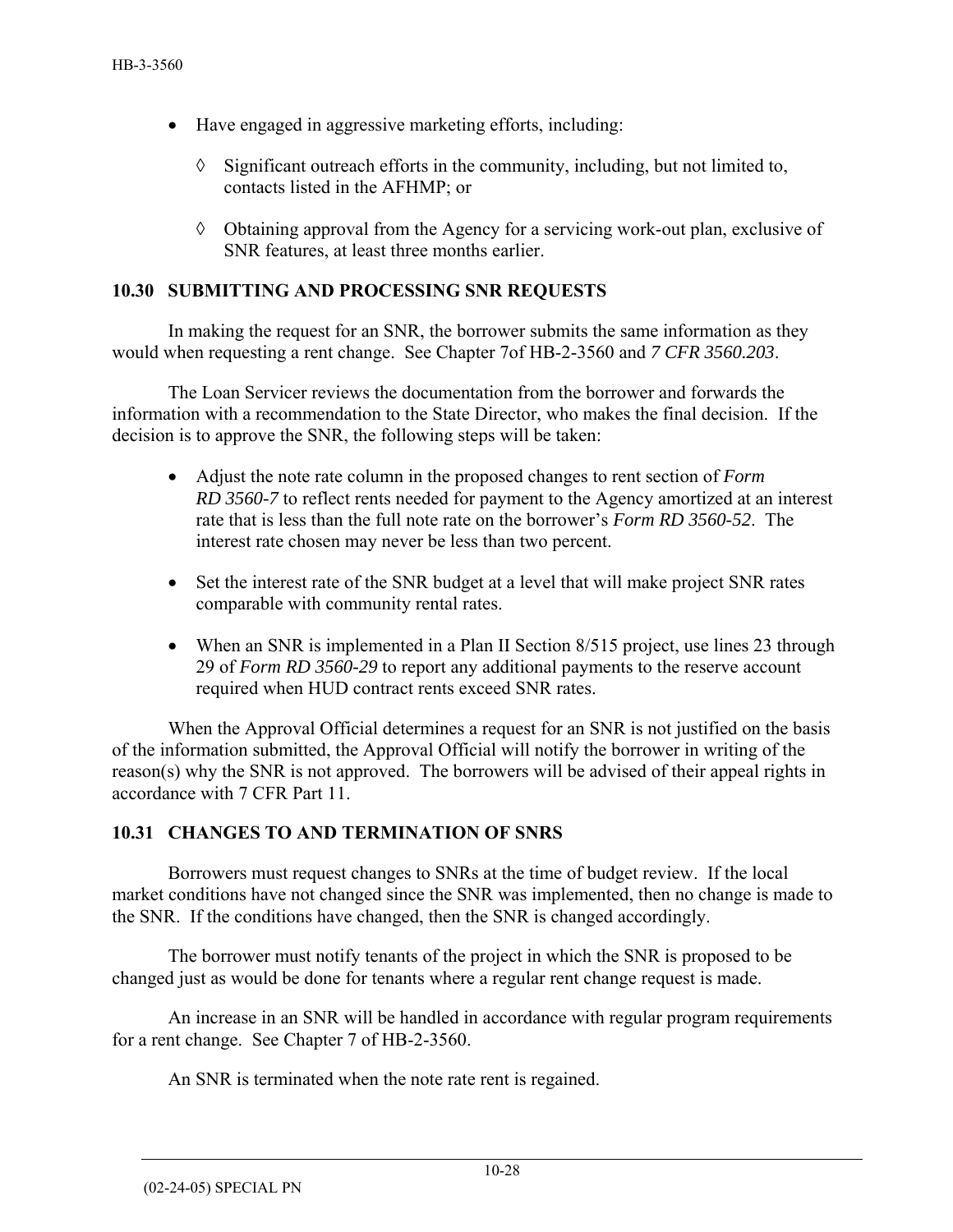# **10.32 RESTRICTION ON NEW UNITS**

While an SNR is pending or in effect, the Field Office must not review or approve any other projects, of any type, in the same market area. State Directors may seek National Office approval for a waiver from this provision when an SNR has been in effect for 24 months.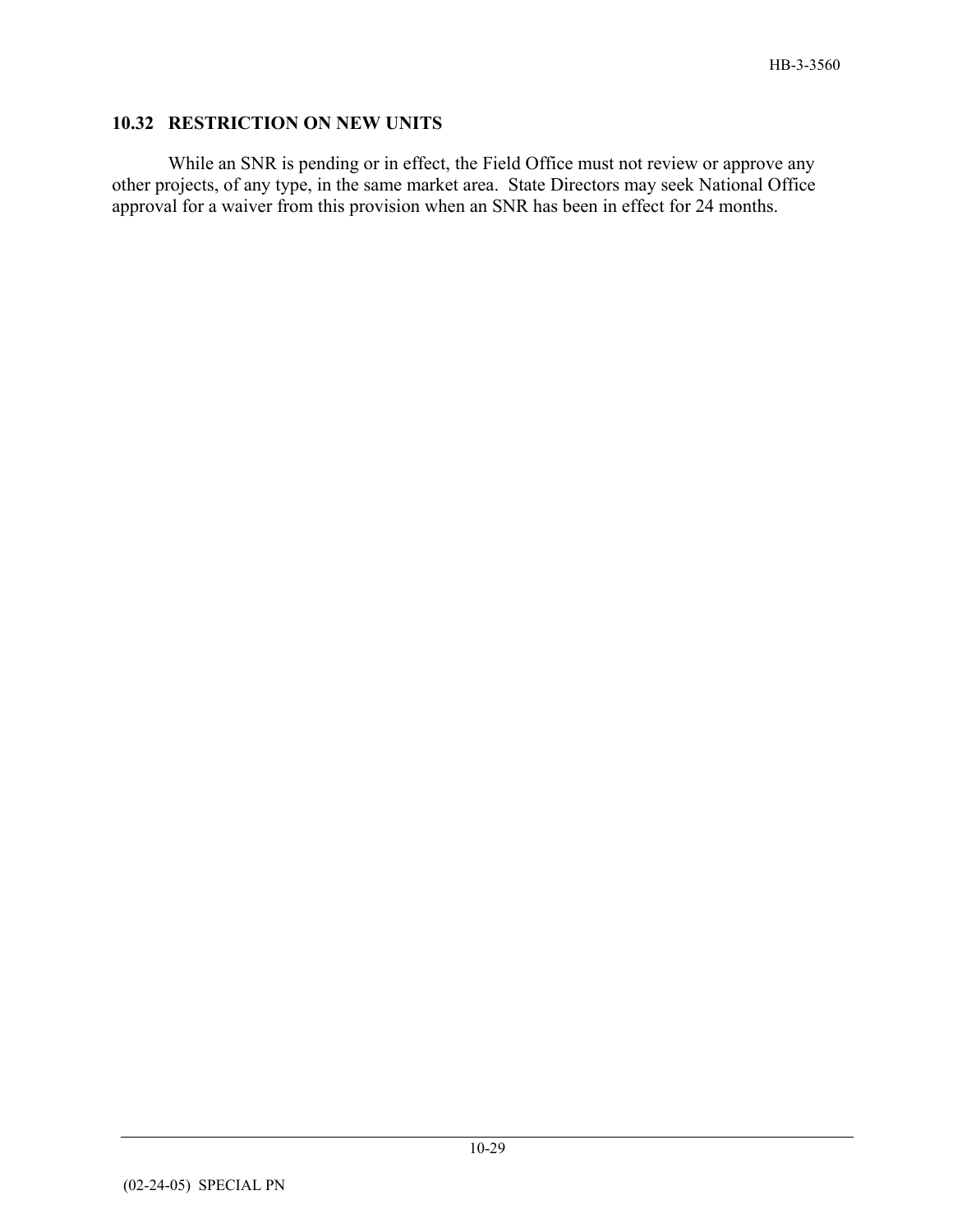*This page intentionally left blank*